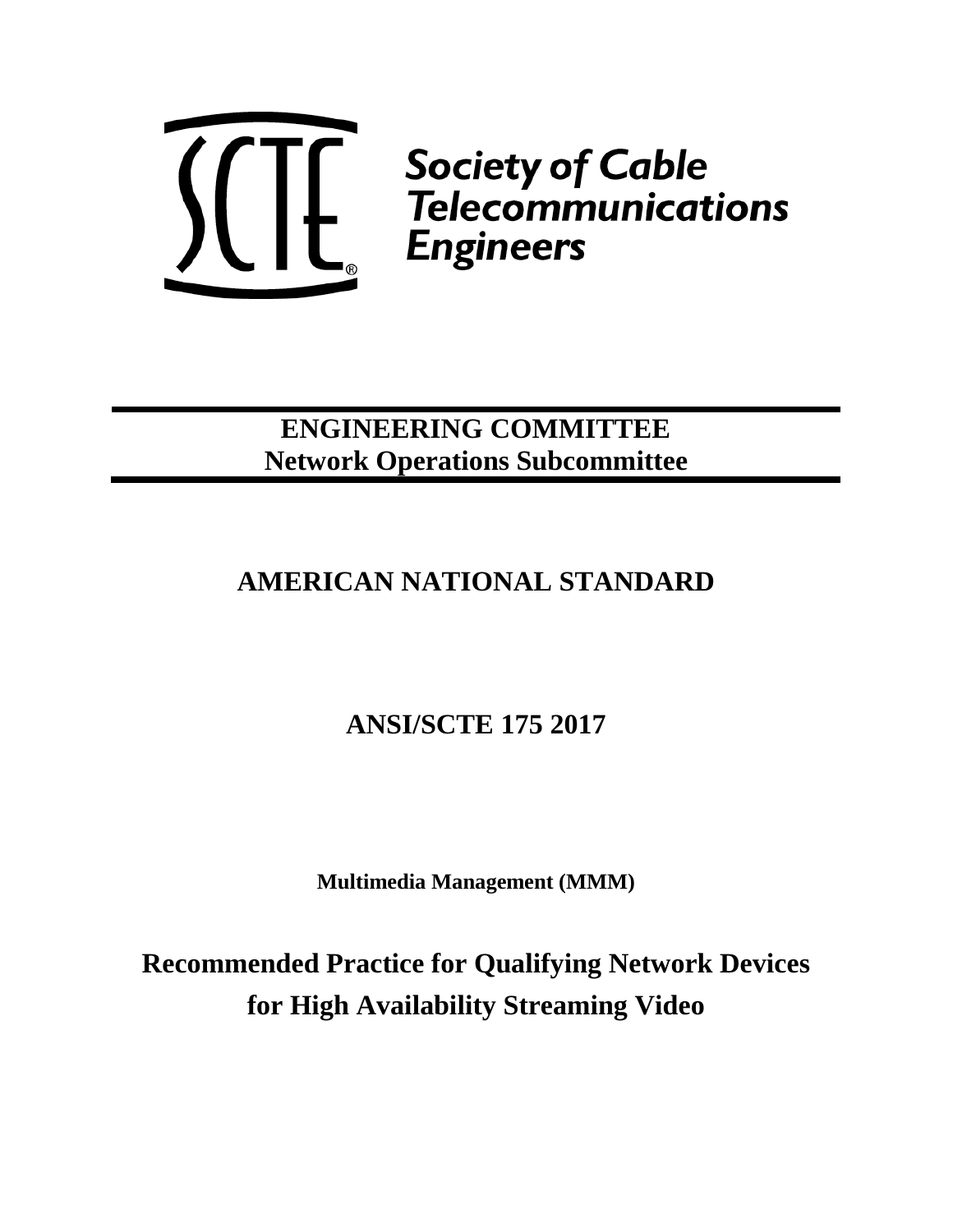# **NOTICE**

The Society of Cable Telecommunications Engineers (SCTE) Standards and Operational Practices (hereafter called "documents") are intended to serve the public interest by providing specifications, test methods and procedures that promote uniformity of product, interchangeability, best practices and ultimately the long term reliability of broadband communications facilities. These documents shall not in any way preclude any member or non-member of SCTE from manufacturing or selling products not conforming to such documents, nor shall the existence of such standards preclude their voluntary use by those other than SCTE members.

SCTE assumes no obligations or liability whatsoever to any party who may adopt the documents. Such adopting party assumes all risks associated with adoption of these documents, and accepts full responsibility for any damage and/or claims arising from the adoption of such documents.

Attention is called to the possibility that implementation of this document may require the use of subject matter covered by patent rights. By publication of this document, no position is taken with respect to the existence or validity of any patent rights in connection therewith. SCTE shall not be responsible for identifying patents for which a license may be required or for conducting inquiries into the legal validity or scope of those patents that are brought to its attention.

Patent holders who believe that they hold patents which are essential to the implementation of this document have been requested to provide information about those patents and any related licensing terms and conditions. Any such declarations made before or after publication of this document are available on the SCTE web site at [http://www.scte.org.](http://www.scte.org/)

All Rights Reserved

© Society of Cable Telecommunications Engineers, Inc. 2017 140 Philips Road Exton, PA 19341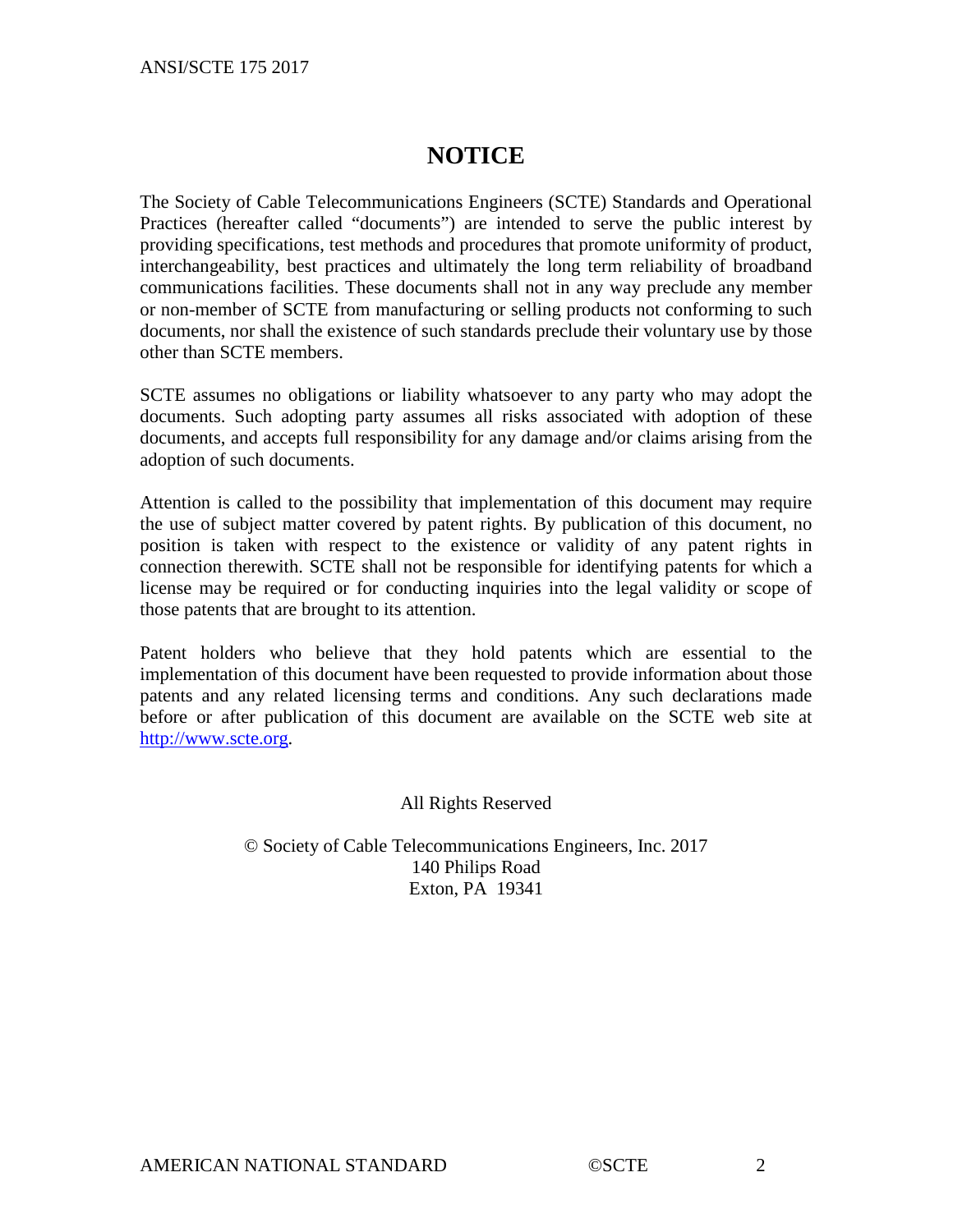### **Table of Contents**

| 2.  |       |                                                                       |  |  |  |  |  |
|-----|-------|-----------------------------------------------------------------------|--|--|--|--|--|
| 3.  |       |                                                                       |  |  |  |  |  |
| 4.  |       |                                                                       |  |  |  |  |  |
| .5. |       |                                                                       |  |  |  |  |  |
|     | 5.1   |                                                                       |  |  |  |  |  |
|     | 5.2   |                                                                       |  |  |  |  |  |
| 5.3 |       |                                                                       |  |  |  |  |  |
|     |       |                                                                       |  |  |  |  |  |
|     | 6.1   |                                                                       |  |  |  |  |  |
|     | 6.1.1 |                                                                       |  |  |  |  |  |
|     | 6.1.2 | Test 2: Core Network Switch/Router Baseline Operation  15             |  |  |  |  |  |
|     | 6.1.3 | Test 3: Edge/Hub Network Switch/Router Baseline Operation 17          |  |  |  |  |  |
|     | 6.1.4 | Test 4: Edge/Hub Network Switch/Router Baseline Multicast Operation20 |  |  |  |  |  |
|     | . 23  |                                                                       |  |  |  |  |  |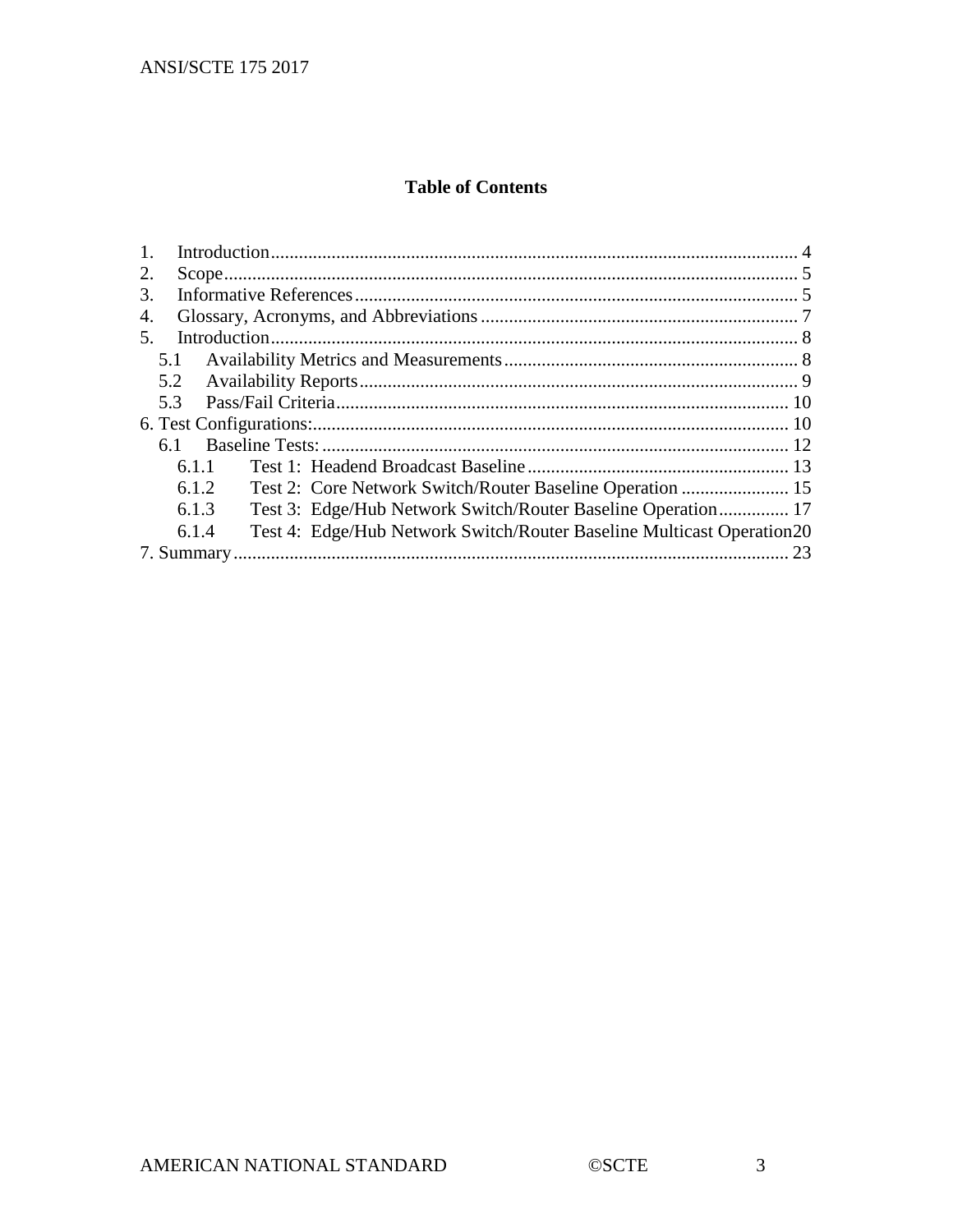## <span id="page-3-0"></span>**1. Introduction**

This document is identical to SCTE 175 2011 except for informative components which may have been updated such as the title page, NOTICE text, headers and footers. No normative changes have been made to this document.

Given the rapidly developing competitive market environment and subscriber sensitivity to program stream impairments, network devices in these applications are required, ideally, to operate without errors of any kind – *ever*. Or, should an error be unavoidable, it ought to be short and, therefore, minimize its impact to subscribers. IP Network devices including data switches and routers are increasingly being deployed in the transport of large numbers of flows of streaming video over IP in MSO transport environments. Program streams have somewhat different characteristics and transport requirements than VoIP and data. MSO Operations Groups now use measurements of per-program *Availability* in evaluating the operation of deployed equipment. Thus, availability Metrics are being deployed by major video service providers to measure and monitor the end-to-end per-program systems performance in their plants. Achieving low numbers of per-program errored seconds to the subscriber through monitoring and management techniques is also the subject of recent SCTE standards such as SCTE 168-6 2010. This RP is intended to specify means to evaluate whether a network device is capable of delivering a desired per-program availability performance level; i.e., 3 nines (99.9%), 4 nines (99.99%), etc. The testing and evaluation specified in this document is intended to be applied during the product evaluation and selection phase before deployment. Comparing test results from different products will help guide the selection of products best suited to delivering high availability streaming media over IP networks typical of MSO deployments.

Because of the differences in video over IP streams' characteristics compared to other payloads such as voice and data, using traditional data application oriented tests exclusively may not reflect the network performance actually experienced when used in streaming media applications. With an emphasis on deriving longer term program availability results, this note proposes and describes the following plan for network device evaluation:

- Identify a set of tests that describe common traffic characteristics and flow paths to be used during a switch and/or network device evaluation intended for streaming media based on common specific configurations found in many MSO streaming media transport networks as described in the ANSI/SCTE 168-7 2010 Recommended Practice.
- Identify realistic, repeatable traffic load test conditions and typical network stress events that will characterize the availability performance of network devices intended for video and streaming media transport.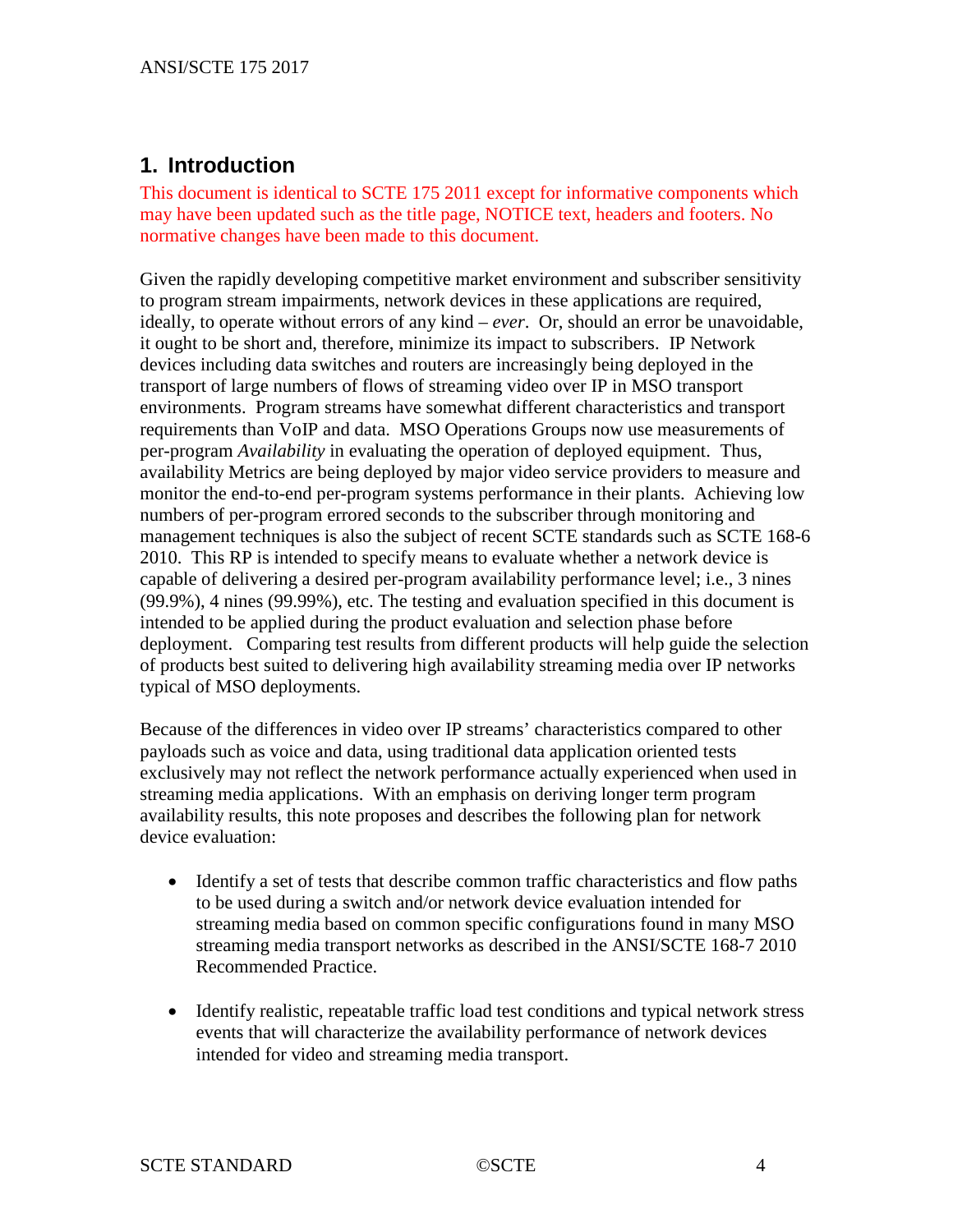• Identify test results in terms of program availability to help evaluate expected subscriber results and satisfaction when the DUT is deployed in streaming media networks. These results are also intended to provide a common means of comparing devices that perform similar functions in terms of how subscribers may be affected in the presence of common network operations and stress conditions.

These tests are intended to complement existing data oriented device performance evaluations such as described in RFC 2544, RFC 2889, etc. They include traffic loads with test generated video formatted streams or live streams originating at a service provider.

# <span id="page-4-0"></span>**2. Scope**

The ANSI/SCTE 168 series of Recommended Practices [17][18][19] describe IP video networks at MSO Headend, Core, and Hub networks. While all these configurations carry media over IP, the video flow types and distribution, link speeds, and possibly QoS policies are different at various locations. Different mixes of traffic types such as VoIP and data may be present in some locations and not in others. The recommended baseline tests in this document are intended to represent the operation of network devices in these three applications. These baseline tests provide a common set of reference results that can be used to preliminarily screen equipment and configurations during the selection, configuration, and deployment process. They will provide results to determine if the equipment under consideration provides a level of performance that is "in the ballpark" of that intended for an application. The test results indicate a per-program availability for extended "soak" tests of long term delivery of a number of realistic simultaneous video flows. They will also indicate how program availability will be affected by certain types of common realistic network events often experienced in operating complex live networks. Devices that take longer to recover from faults, that cannot accommodate simultaneously arriving persistent packet stream packets, experience crashes, or occasionally lose data for whatever reasons will fare less well in these tests compared to designs and configurations that are optimized for high availability.

Other tests should also be executed to complement these baseline tests before final equipment selection and deployment. Such tests would typically include, but not be limited to, the intended load levels, number-type-and speed of active ports, level and type of non-video converged traffic expected, forwarding protocols, management protocols, etc. that are expected in the operational environment.

# <span id="page-4-1"></span>**3. Informative References**

[1] "A Proposed Media Delivery Index", RFC 4445

[2] "High Availability Computer Systems", J. Gray and D. P. Siewiorek, IEEE Computer 24, pp. 39-48, Sept. 1991.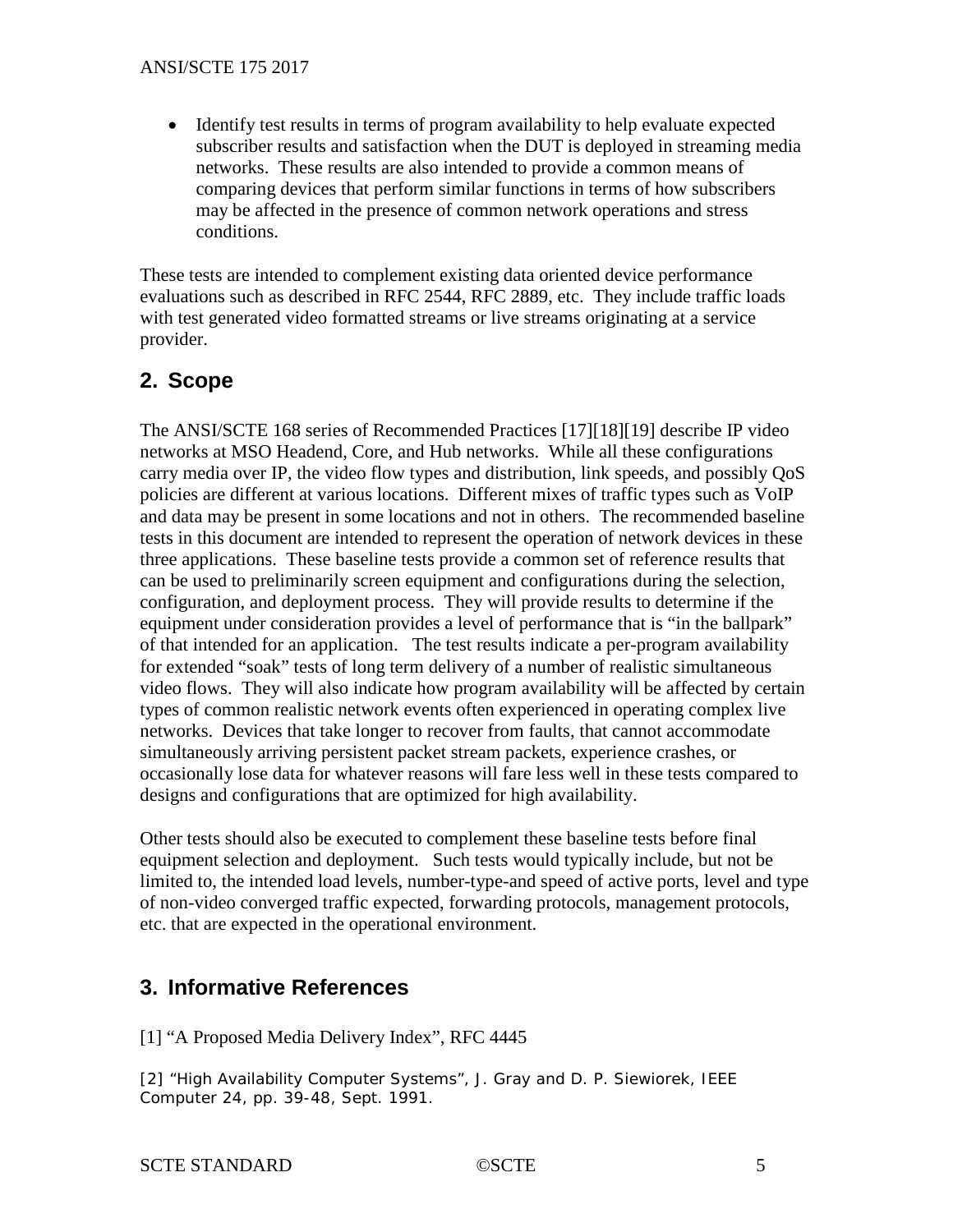[3] "Building a Highly-Available Enterprise Network with Juniper Networks EX-series Switches"

[4] "High Availability Network Architectures for Triple Play Services, An Overview of RESIP Core, Edge, and Access Design Guidelines", A white paper issued by: Siemens Communications and Juniper Networks, Inc.

[5] "Cisco – Baseline Process: Best Practices White Paper", Document ID: 15112, Updated: Oct 04, 2005.

[6] "Cisco IOS Management for High Availability Networking: Best Practices White Paper", Document ID: 25562, Updated: Jan 10, 2006.

[7] "Cisco IOS High Availability Curbs Downtime with Faster Reloads and Upgrades", White Paper, 2004

[8] "Triple-play Services Quality of Experience (QoE) Requirements", DSL Forum Technical Report TR-126

[9] "Recommended Practices for Monitoring Multimedia Distribution Quality", ANSI/SCTE 168-6 2010

[10] ITU-T recommendation G.826 (2002), End-to-end error performance parameters and objectives for international, constant bit rate digital paths and connections

[11] ITU-T recommendation I.357 (2000), B-ISDN semi-permanent connection availability

[12] ITU-T recommendation Y.1540 (2007), Internet protocol data communication service – IP packet transfer and availability performance parameters

[13] ITU-T recommendation Y.1561 (March 2004), Performance and availability parameters for MPLS networks

[14] ITU-T recommendation Y.1731 (May 2006), OAM functions and mechanisms for Ethernet based networks

[15] ITU-T recommendation G.7710/Y.1701 (June 2007), Common equipment management function requirements

[16] ITU-T SG12 contribution C.116 (October 2007), Comparison of availability definitions for Y.ETHperf

[17] ANSI/SCTE 168-4 2010, Recommended Practice for Transport Stream Verification **Metrics**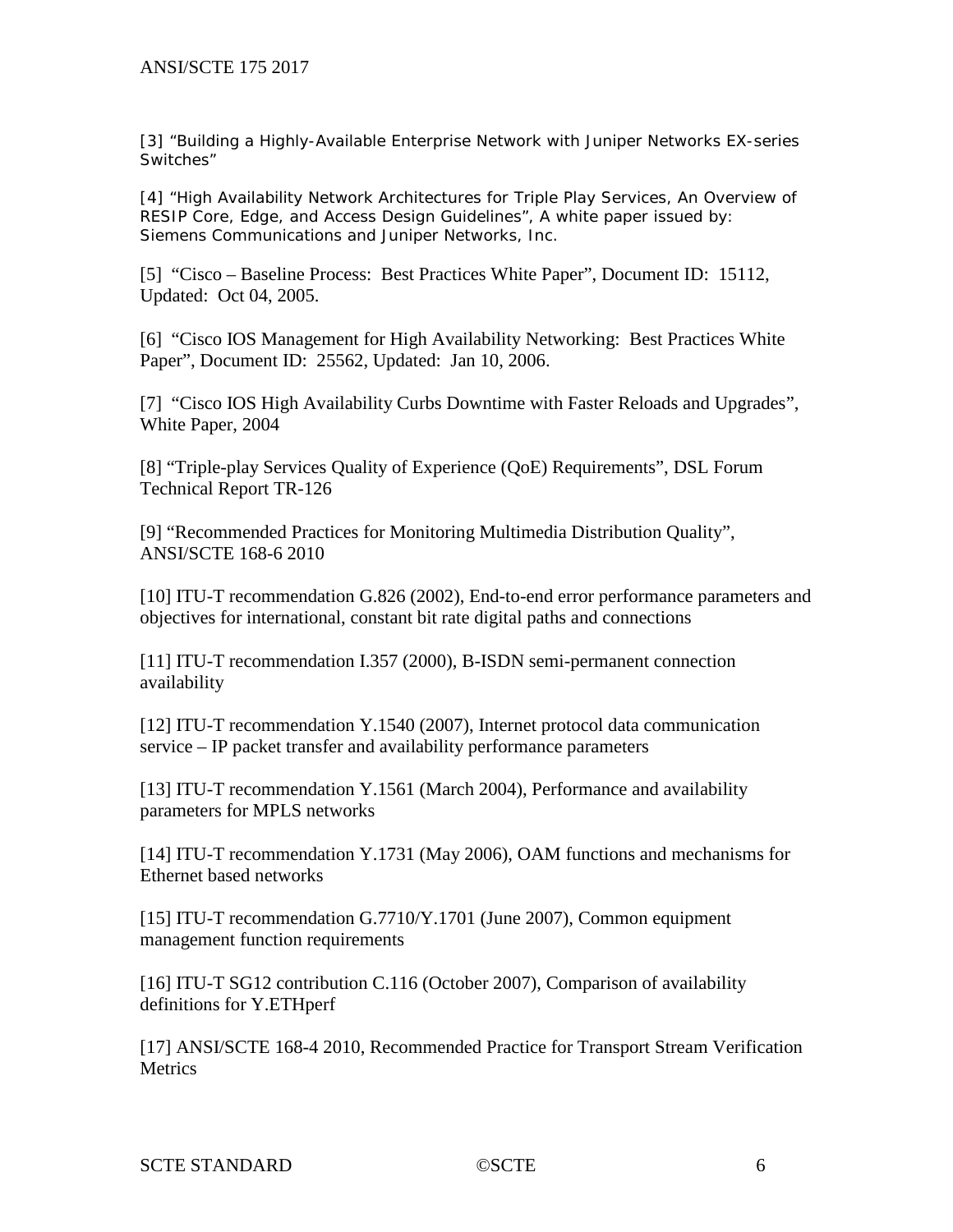ANSI/SCTE 175 2017

[18] ANSI/SCTE 168-6 2010, Recommended Practice for Monitoring Multimedia Distribution Quality

[19] ANSI/SCTE 168-7 2010, Recommended Practice for Transport Stream Verification in an IP Transport Network

[20] ISO/IEC 13818-1 (2000-12-01), Information technology – Generic coding of moving pictures and associated audio information: Systems

## <span id="page-6-0"></span>**4. Glossary, Acronyms, and Abbreviations**

Availability – The number of unimpaired seconds of a multimedia stream divided by the number of tested seconds expressed as a percentage.

CBR – Constant Bit Rate

DUT – Device Under Test

Errored Second – A second during which a measured stream has one or more missing packets.

HD – High Definition; An MPEG 2 encoded HD stream is usually transmitted at greater than 10 Mb/s

IP – Internet Protocol

Link Flap – A network interface that repeatedly becomes enabled and disabled due to a layer 1 fault or other reasons

Multicast -- A method for transmitting a single source stream to many receivers. Multicast uses network devices to replicate packets that are sent to multiple receivers

Packet – an IP Datagram as defined in RFC 791

Program – A program is a collection of program elements. Program elements may be elementary streams. Program elements need not have any defined time base; those that do have a common time base are intended for synchronized presentation. See ISO 13818-1.

Program Element – A generic term for one of the elementary streams or other data streams that may be included in a program. See ISO 13818-1.

Program Stream -- a succession of packets (IP Datagrams) carrying multimedia content and related data for that content.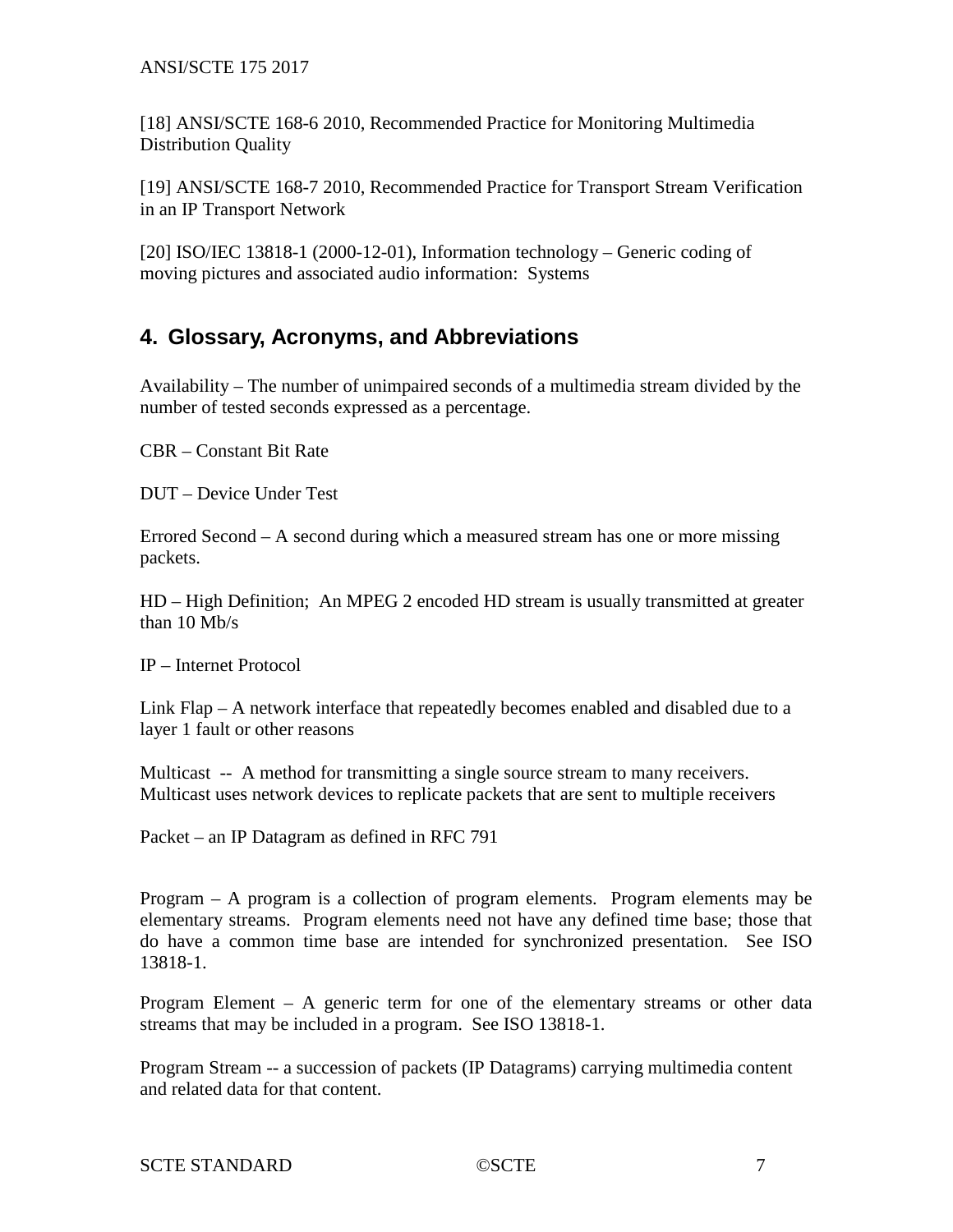SD – Standard Definition; An MPEG 2 encoded SD stream is usually transmitted at less than 4 Mb/s

Stream – A steady flow or succession of packets (IP Datagrams) addressed to the same destination.

Unicast -- Transmission of a stream from one source to a single receiving destination

VLAN – Virtual LAN

### <span id="page-7-0"></span>**5. Introduction**

#### <span id="page-7-1"></span>**5.1 Availability Metrics and Measurements**

Availability/unavailability status is defined in various standards in different ways depending on the type of network. Traditionally, entering the *unavailable* state occurs when the performance of a service is *highly degraded*. Using this definition, if the service is *slightly degraded*, the service is identified as *available* but with *degraded performance*. Sometimes the degradation must be completely removed before reentering the *available* state. Further, the criteria to enter a *degraded* or *unavailable* state may require the persistence of a degraded condition for a specified number of seconds. Likewise, the *degraded* or *unavailable* state may require the persistence of no degradation for a specified number of seconds and the durations to enter and leave the impaired states may not be equal. For availability definitions for SDH networks see ITU-T G.826 which describes a period of *unavailable* time at the onset of ten consecutive severely errored seconds. For ATM networks see ITU-T I.357 where *availability* is defined as the fraction of time a transaction can be supported. For MPLS networks see ITU-T Y.1561where *unavailability* begins with the occurrence of ten consecutive *severe loss* blocks. For general IP networks see ITU-T Y.1540 which bases *availability* on a threshold of IPLR (IP Loss Ratio) performance, and for general Ethernet networks see MEF 10.1 and ITU-T G.7710 where *unavailability* is reported by Spanning Tree Protocol convergence status or OAM flows to detect losses of continuity.

However, video service networks are different. As described in other references [8], [18], even a single lost packet or loss second can cause a user perceptible video and/or audio impairment. An errored second – a second during which one or more program errors occur – may well be considered an unacceptable highly degraded condition by a subscriber. With this criteria, a program is considered as entering an unavailable state for *any* errored seconds. This approach is recommended for video service networks.

An errored second is any second that includes one or more lost packets. This approach is recommended for video service networks. A user *may* consider an errored second as one in which other stream characteristics exceed a preset threshold or duration such as out of order packets, duplicate packets, unacceptable packet jitter, or other stream impairment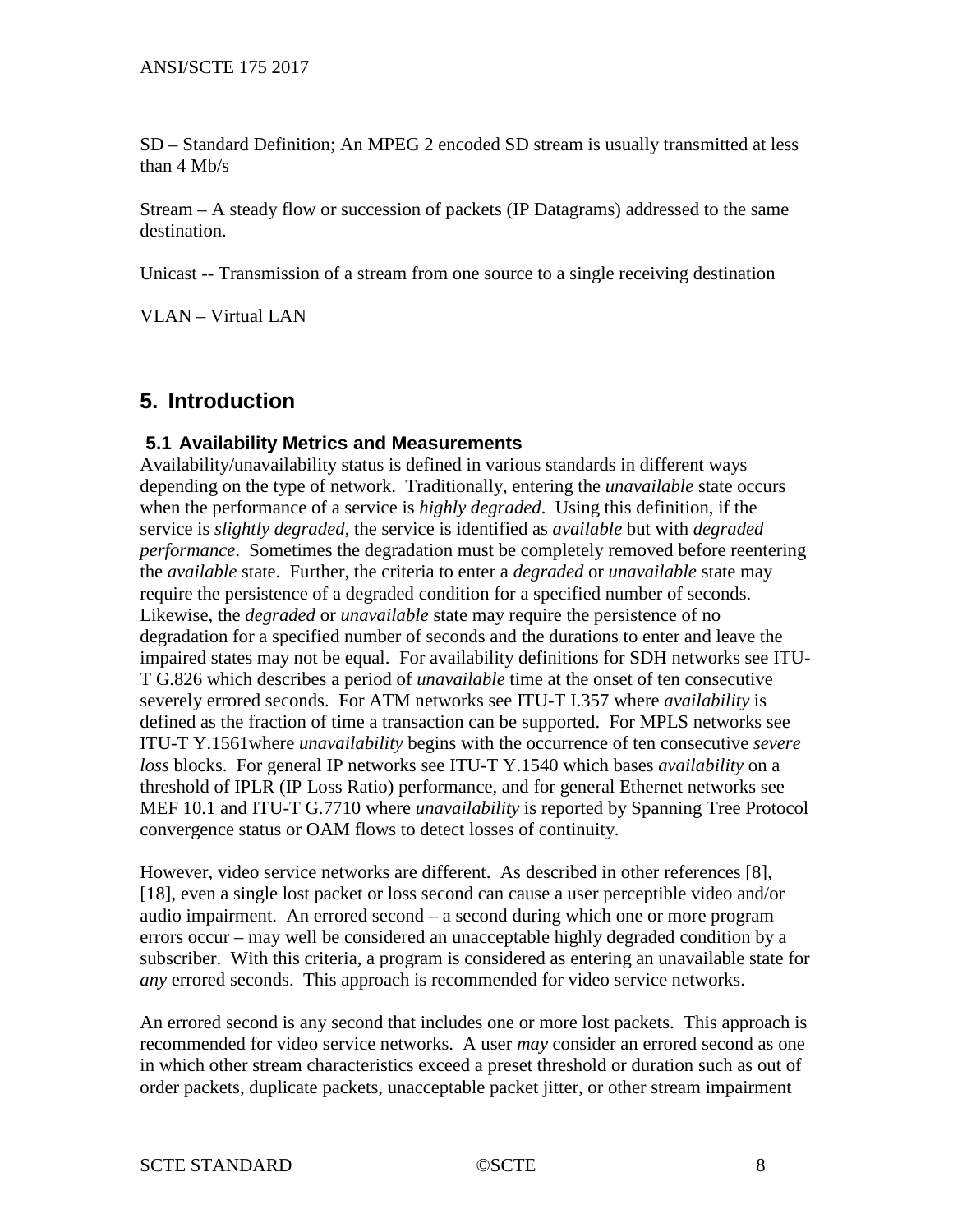ANSI/SCTE 175 2017

but should identify the test conditions along with the test results if errored seconds are counted based on metrics other than packet loss.

Other less demanding policies that would subject subscribers to potentially more severe and/or more frequent impairments before unavailability is defined would be to set a specified duration of error persistence in seconds before considering the program to be in the unavailable state and, perhaps a different duration of no errors before considering the program to again move to the available state. An errored second might also be defined such that a minimum count of packet loss events (loss period length) must occur before being tallied as an errored second.

In any case, whatever definitions and policies are adopted by a provider should be simple for these baseline tests in order to facilitate determining whether equipment under consideration meets the criteria as well as for actual monitoring and evaluation.

### <span id="page-8-0"></span>**5.2 Availability Reports**

Availability reporting is intended to reflect the user acceptability of delivered programs and indicates the availability of "good" program time. Availability reports indicate the number of unimpaired per-program seconds delivered by a device or system under test as a percent of evaluated seconds:

#### **% Availability = ( [measured time interval – unavailable time] / measured time interval ) x 100**

For example, for 2 impaired seconds (unavailable time) in a 1 day period (measured time interval):

% Availability =  $([86400 - 2] / 86400)$  x  $100 = 99.998\%$ 

An example report would typically include information shown below (Figure 1) including program name, measurement location if relevant, and percent availability. The tested configuration along with specifications about how the availability is calculated should also be included.

|                  | <b>Data Collection Point</b> |                     |                     |                   |                     |                     |  |
|------------------|------------------------------|---------------------|---------------------|-------------------|---------------------|---------------------|--|
|                  | Core A                       | Core A Egress Hub 1 | Core_A Egress Hub_2 | Core B            | Core B Egress Hub 1 | Core_B Egress Hub_2 |  |
|                  |                              |                     |                     |                   |                     |                     |  |
|                  | <b>Measures</b>              | <b>Measures</b>     | <b>Measures</b>     | <b>Measures</b>   | <b>Measures</b>     | <b>Measures</b>     |  |
| Program          | Availabity                   | <b>Availabity</b>   | <b>Availabity</b>   | <b>Availabity</b> | • Availabity        | <b>Availabity</b>   |  |
| (A&E(37))        | 99.442%                      | 99.443%             | 99.443%             | 99.443%           | 99.269%             | 99.443%             |  |
| (ABCFMLY (26))   | 99.453%                      | 99.454%             | 99.454%             | 99.454%           | 99.280%             | 99.454%             |  |
| (ACTNMAX (343))  | 99.443%                      | 99.444%             | 99.444%             | 99.444%           | 99.444%             | 99.270%             |  |
| (AMC (59))       | 99.443%                      | 99.443%             | 99.444%             | 99.444%           | 99.444%             | 99.444%             |  |
| (ANIMLPL(63))    | 98.967%                      | 99.181%             | 99.181%             | 99.179%           | 98.925%             | 99,179%             |  |
| (BIOGRPHY (243)) | 99.442%                      | 99.443%             | 99.443%             | 99.443%           | 99.443%             | 99.269%             |  |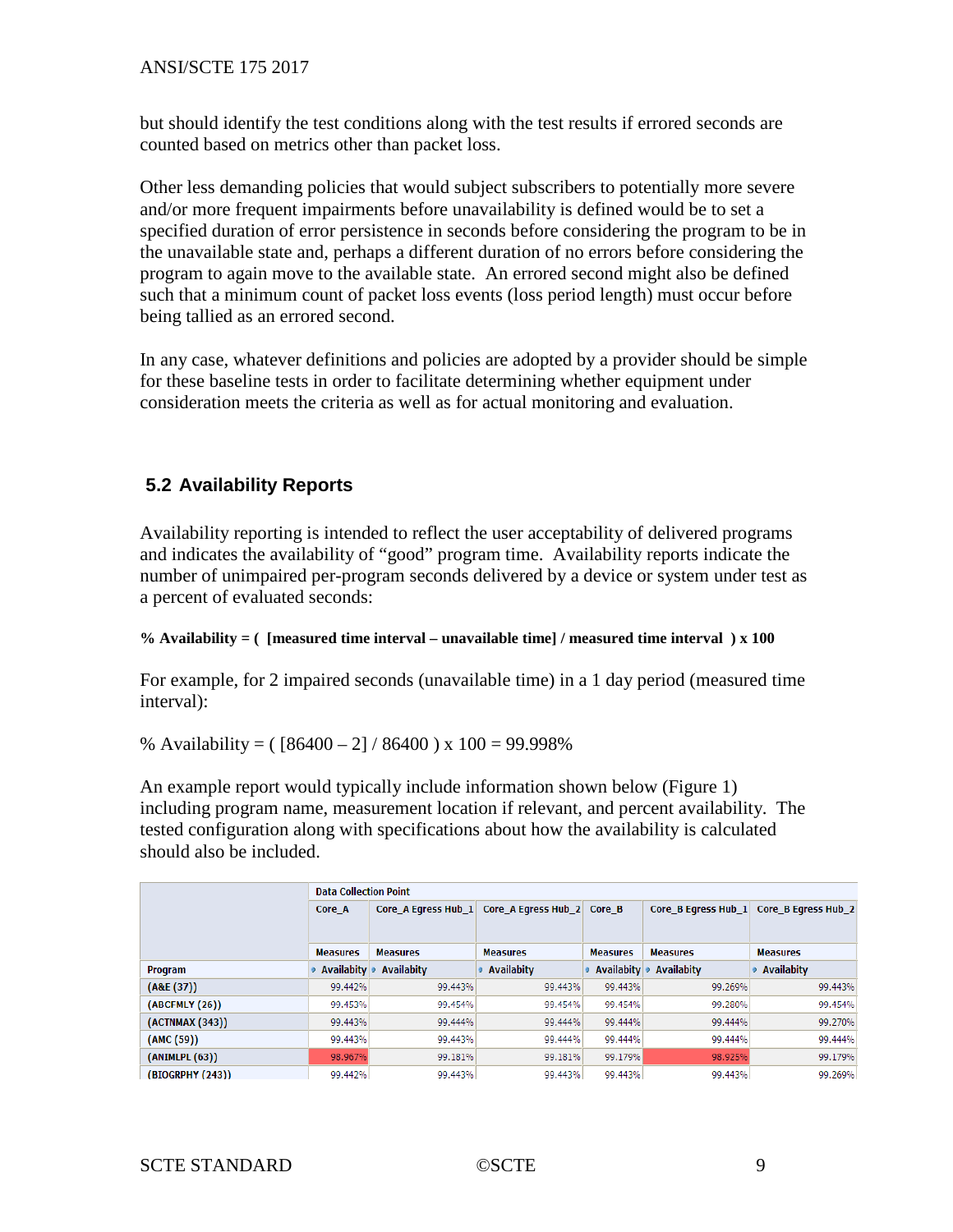#### Figure 1.

### <span id="page-9-0"></span>**5.3 Pass/Fail Criteria**

The ANSI/SCTE 168-6 2010 Recommended Practice suggests an acceptable per-program performance criteria of 1 errored second per 4 Hours for HD and 1 errored second per Hour for SD with an equivalent minimum availability of 99.993% and 99.972% per day respectively. Different systems may have different targets based on a variety of considerations such as available CapEx and OpEx resources, age of plant and environment, etc. Refer to your corporate policy for your specific system requirements. Evaluate if the measured results of the tests described in this note will meet deployed system goals. Some service providers are targeting Five 9s or 99.999% availability for their systems currently. Note that each deployed component must have higher availability than the target availability for the component ensemble. For example, if ten devices are connected in series and each has 99.99% availability, the ensemble would have 0.9999\*\*10 or 99.90% availability.

If the tests are completed in a lab environment, the results may be better than a field deployed system subject to more unpredictable sources, physical interconnect stresses, environmental condition stresses such as temperature and humidity, power line transients, human errors, etc. This may cause the tester to set the desired availability results as measured in these tests somewhat higher than might otherwise be considered.

If the baseline tests' functionality cannot be met by a device or system being tested (for example, the specified nominal loads cause immediate and continuous packet loss or other regular, repeatable delivery failures), the device design may not be suitable for service provider networks intended to carry program streams. Alternatively, if the baseline tests are more demanding than the intended application for the device, then the baseline tests can be de-rated. For example, the number of simultaneous streams during the test may be reduced or the stream type mix changed. If this approach is taken, one should not attempt to use the device in an application with higher numbers of streams or types and expect availability results produced with the lower loads. The availability results reports must also show the de-rated test conditions so that accurate performance comparisons can be made between devices.

If the baseline tests complete properly but do not achieve the desired availability performance levels, the device or system might still be deployed though with a more appropriate expectation for performance level or another system may be chosen that better meets the desired performance target.

# <span id="page-9-1"></span>**6. Test Configurations:**

As shown in the figures below from the ANSI/SCTE 168 series, IP switch/routers are central to typical Headend system unit-to-unit communications as well as in forwarding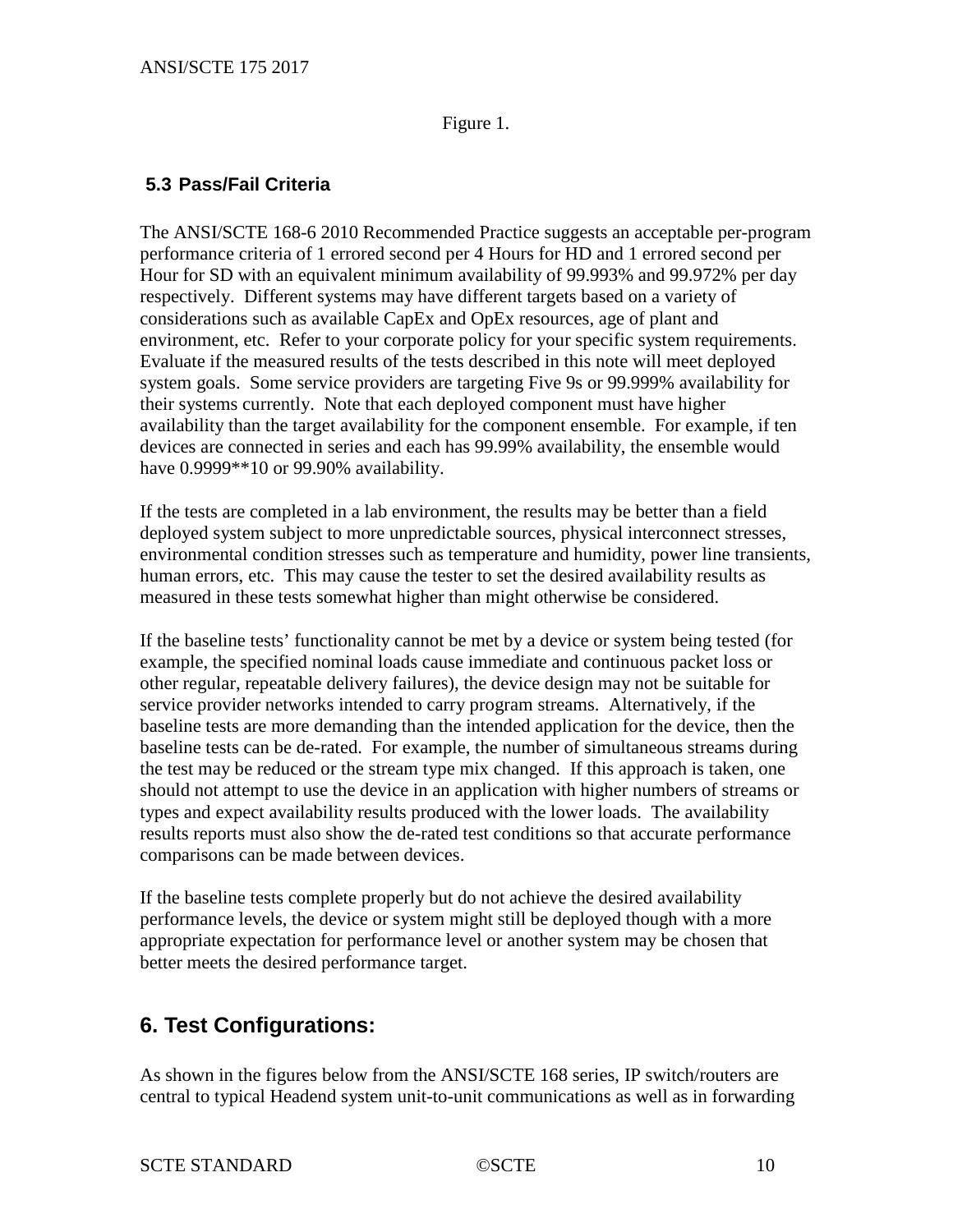all program streams to downstream Hub and subscriber locations. At Hub locations, IP switch/routers are again central to the system's unit communications and in forwarding video downstream to the HFC network.



Figure 2.



**Hub Site with Bidirectional Program Flows and Multiple Node Groups**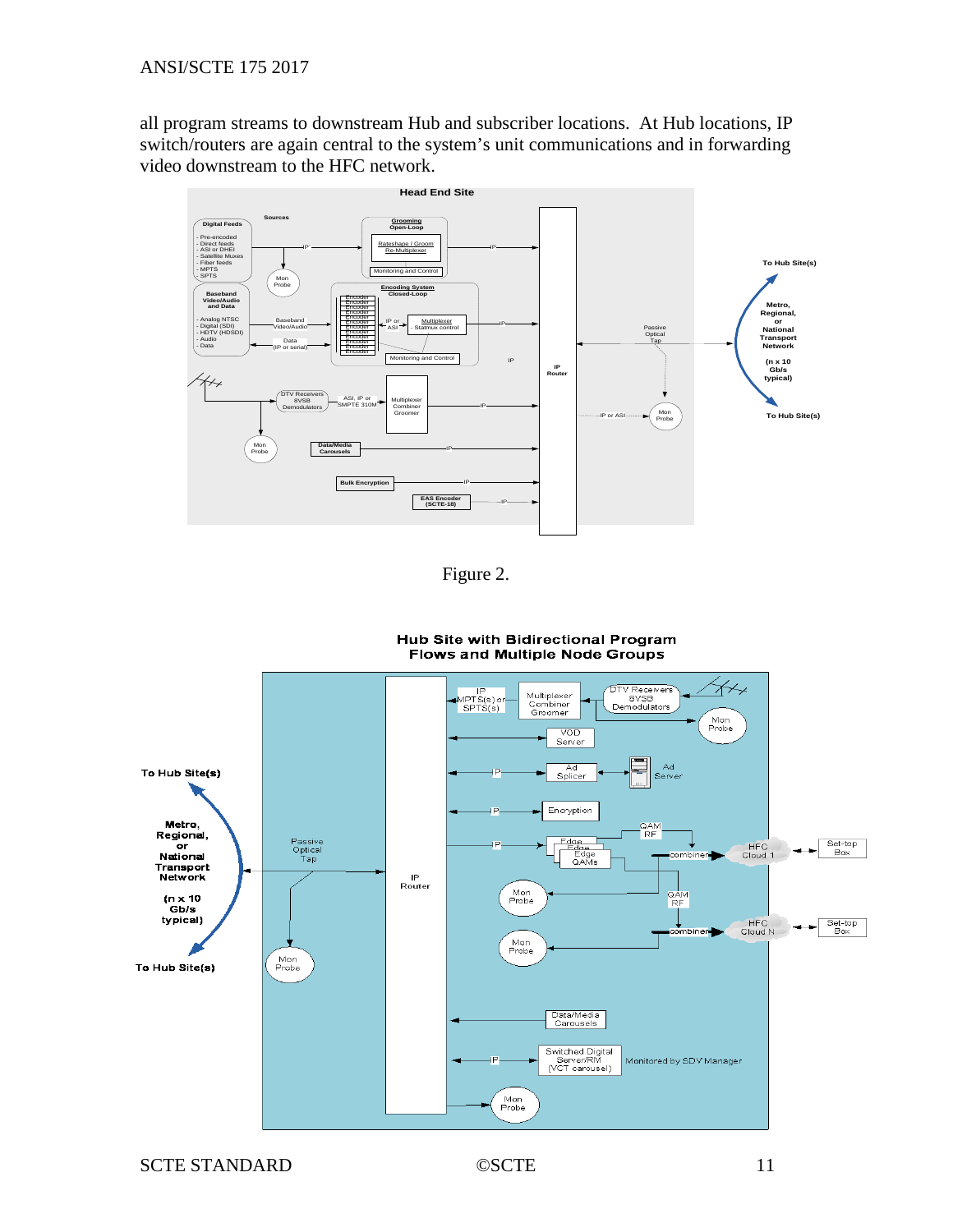Figure 3.

To represent how a device will perform in a deployed configuration, the lab test configuration ideally should closely emulate the actual deployment configuration. For modern switch/routers with their flexible forwarding, security, and QoS policies, the configuration should be set as it would be used in the service provider's plant. Loads with similar numbers and types (speeds, physical layer types, etc.) of active physical ports will best represent how the device is likely to perform when deployed in the field. Such configurations will either be customized to that planned by the service provider or be supersets of the planned deployment configurations to stress the device beyond its planned initial operating configuration. The use of streaming video test programs should be used to reflect expected system loads. Streaming video analyzers, as used in service provider deployed networks, are used to continuously analyze every packet of the test streams both from the test sources at the input to the device or system under test as well as at the output of the device under test.

Analyzing the streams from the test sources as well as the outputs from the device under test allows for use of live streams as sources , if available, which may more closely represent the expected deployment environment. Use of a few live sources which are replicated by test instrumentation up to line rate or up to a volume that represents the worst case loads for a target system provides a realistic set of load conditions during the test while the source monitoring allows any transient impairments from the live source to be detected and properly discounted in the evaluation of the system under test.

#### <span id="page-11-0"></span>**6.1 Baseline Tests:**

Since many devices of interest to service providers may never have been subject to longer duration, controlled video source availability tests, the following three test configurations are provided as a baseline. They should be used as a first step, before more complex and realistic configurations are constructed. The results of the baseline tests can also be used as a reference for comparative systems analysis in the absence of more detailed tests such as in preliminary evaluation during the selection of equipment and in evaluating different configurations of the same gear. The objectives are to obtain an availability performance baseline including:

- Performance stability Verify that the device under test is capable of error-free forwarding of nominal video loads over continuous, multiday tests while providing acceptably high program availability.
- Recovery times for common fault types and operations variabilities Verify the program availability impact for common, transient network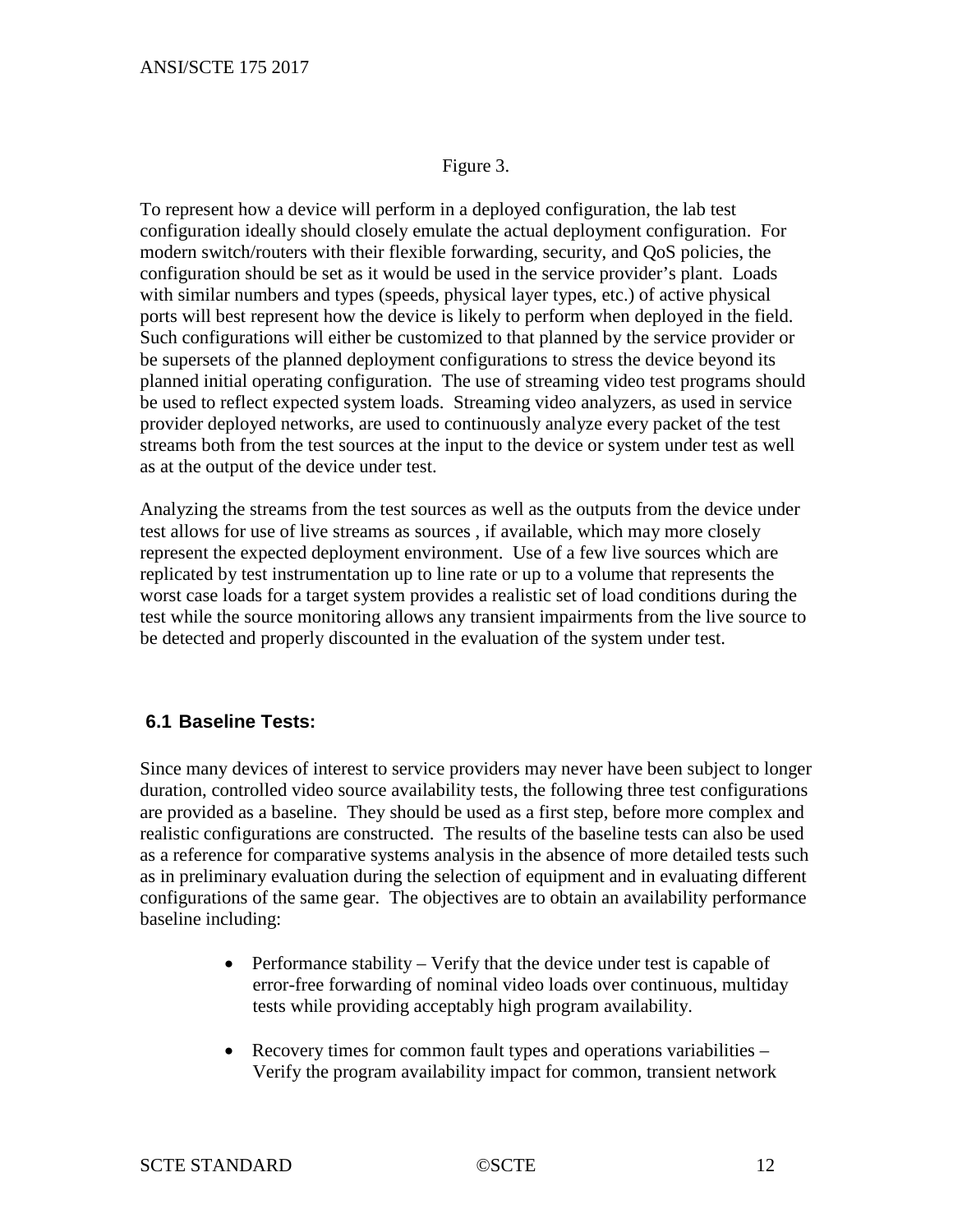fault types including a Link Flap, power up (cold) reset, adding a new active output link, firmware update, updating a QoS policy, etc.

As these are baseline performance tests, any device configuration that enables the functionality described can be used for the baseline tests though it is always preferable to use an operational configuration that is expected to be deployed.

### <span id="page-12-0"></span>**6.1.1 Test 1: Headend Broadcast Baseline**



**Test 1: Headend Baseline Configuration with SD, HD, and MPTS Multicast Aggregation Traffic**

#### **Test Description:**

This baseline performance test uses 6 ports as shown in the figure above. The specific ports used on the device under test are not specified though it is preferable to use an expected operational port configuration subset. These tests assume that all ports operate at 1 Gb/s or faster. For slower or faster speed ports, traffic loads may be correspondingly scaled.

Port 1: 180 SD SPTS MPEG 2 CBR multicast program streams of 2.5 Mb/s (450 Mb/s) from test source [emulating ingest feeds]

Port 2: 23 HD SPTS MPEG 2 CBR multicast program streams of 19.0 Mb/s (450 Mb/s) from test source [emulating ingest feeds]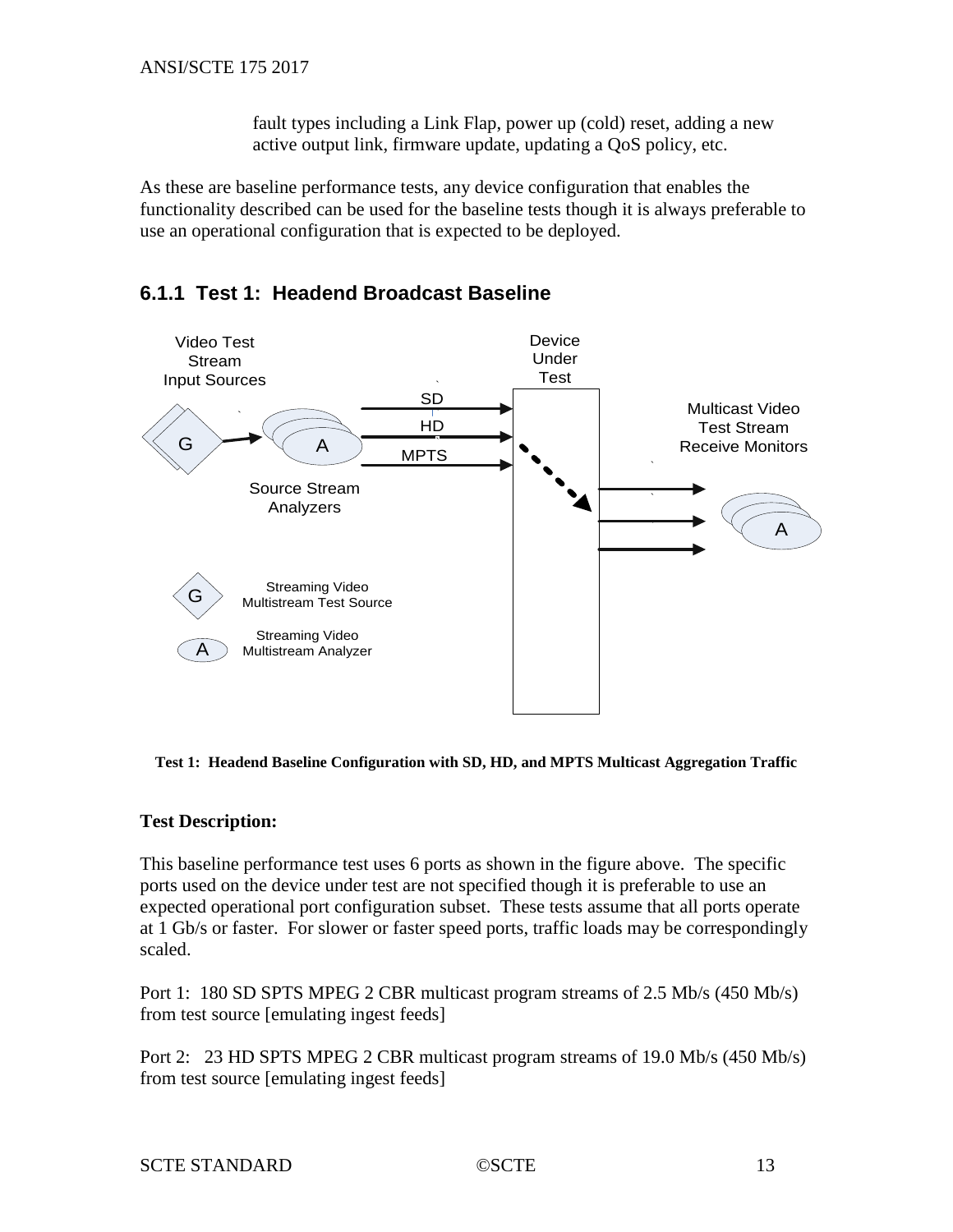Port 3: 12 MPTS MPEG 2 CBR multicast program streams of 38.8 Mb/s (450 Mb/s) from test source [emulating MUX outputs]

Port 4: SPTS/HD Monitor Joining streams from source Ports 1 and 2 (900 Mb/s)

Port 5: SPTS/MPTS Monitor Joining streams from source Ports 1 and 3 sources (900  $Mb/s)$ 

Port 6: SPTS/HD/MPTS Monitor Joining selected streams from source Ports 1, 2, and 3 sources (520 Mb/s)

All test streams should be configured with nominal but realistic and common MDI Delay Factors [1] (burstiness) of 2.0 times ideal.

#### **Test Execution:**

- 1. Configure the device under test to enable the required forwarding and multicast functionality
- 2. Start up program stream sources on Ports 1, 2, and 3
- 3. Configure the program stream monitors on Ports 4, 5, and 6 to Join the test streams and log results to a test monitor
- 4. Run test for at least 5 continuous days
- 5. Generate Daily per-program Availability Report from program monitors

Evaluate if the results will meet deployed system goals. Many service providers are targeting Five 9s or 99.999% availability for their systems currently. Note that each deployed component must have higher availability than the target for the component ensemble in order to meet the required availability for the end-to-end system.

- 6. On final day of test, introduce common transient impairments and generate perprogram Availability Report for the day from program monitors. The common transient impairments should include:
	- a. A Link Flap on a port connected to test stream sources.
	- b. A Link Flap on a port connected to a test stream monitor.
	- c. Switch/Router power-on (cold start) Reset
	- d. Add one new forwarding link (port 7) and stream monitor that receives the same program lineup as port 6 emulating a simple system expansion.
	- e. For devices with redundant routing engines, induce a failover event
	- f. Software/firmware update event including any necessary system resets

Comparing the availability performance of competitive devices with various device configurations in the presence of these common impairments can help providers assemble and use components that will optimize the availability of their deployed end-to-end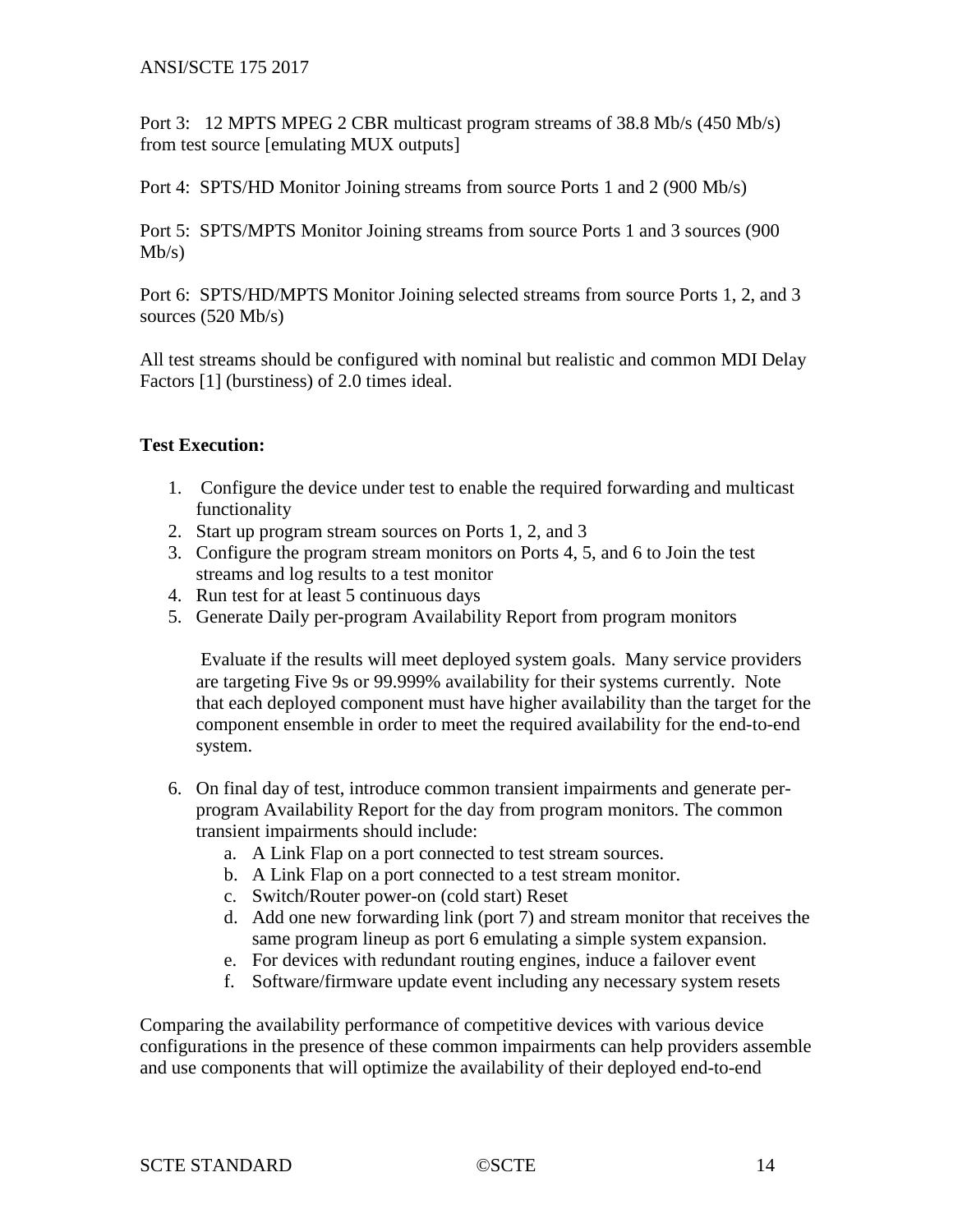ANSI/SCTE 175 2017

system by minimizing the contribution of program unavailability by individual packet forwarding devices.

## <span id="page-14-0"></span>**6.1.2 Test 2: Core Network Switch/Router Baseline Operation**



**Core Baseline test with 10 Gb/s and 1 Gb/s Transport**

#### **Test 2: Core Baseline Configuration with 10Gb/s Regional Pass Through and Hub Site Local Traffic**

#### **Test Description:**

The core network baseline performance test uses 7 ports as shown in the figure. The specific ports used on the device under test are not specified though it is preferable to use an expected operational port configuration subset. These tests assume that two ports operate at 10 Gb/s and represent a metro, regional, or national interconnect. Five additional 1 Gb/s ports represent interconnects to local hubs.

10 Gb/s port 1: Sourcing 1000 SD SPTS MPEG 2 CBR unicast program streams of 2.5 Mb/s (2.5 Gb/s) and 131 HD SPTS MPEG 2 CBR unicast program streams of 19.0 Mb/s (2.5 Gb/s) from test source for 5 Gb/s total aggregate traffic ingest [emulating on-demand feeds from upstream server farm]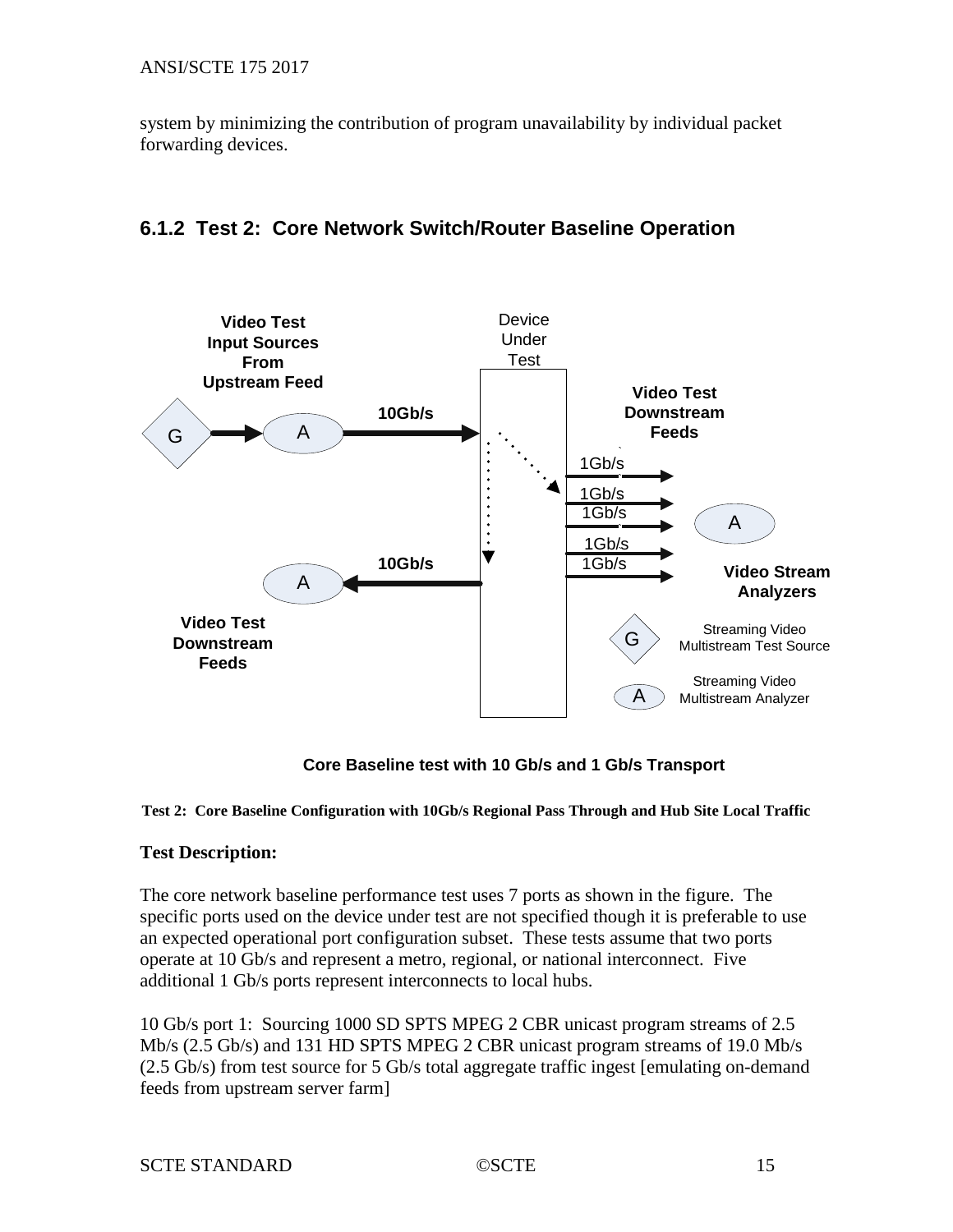10 Gb/s Port 2: Monitoring 500 SD SPTS MPEG 2 CBR unicast program streams of 2.5 Mb/s (1.25 Gb/s) and 65 HD SPTS MPEG 2 CBR unicast streams of 19.0 Mb/s (1.235 Gb/s) from test source [emulating on-demand feeds to downstream hubs]

1 Gb/s Port 3: Monitoring 100 SD SPTS MPEG 2 CBR unicast program streams of 2.5 Mb/s (250 Mb/s) and 13 HD SPTS MPEG 2 CBR unicast program streams of 19.0 Mb/s (247 Mb/s) from test source.

1 Gb/s Port 4: Monitoring 100 SD SPTS MPEG 2 CBR unicast program streams of 2.5 Mb/s (250 Mb/s) and 13 HD SPTS MPEG 2 CBR unicast program streams of 19.0 Mb/s (247 Mb/s) from test source.

1 Gb/s Port 5: Monitoring 100 SD SPTS MPEG 2 CBR unicast program streams of 2.5 Mb/s (250 Mb/s) and 13 HD SPTS MPEG 2 CBR unicast program streams of 19.0 Mb/s (247 Mb/s) from test source.

1 Gb/s Port 6: Monitoring 100 SD SPTS MPEG 2 CBR unicast program streams of 2.5 Mb/s (250 Mb/s) and 13 HD SPTS MPEG 2 CBR unicast program streams of 19.0 Mb/s (247 Mb/s) from test source.

1 Gb/s Port 7: Monitoring 100 SD SPTS MPEG 2 CBR unicast program streams of 2.5 Mb/s (250 Mb/s) and 13 HD SPTS MPEG 2 CBR unicast program streams of 19.0 Mb/s (247 Mb/s) from test source.

All test streams should be configured with nominal but realistic and common MDI Delay Factors (burstiness) of 2.0 times ideal.

#### **Test Execution:**

- 1. Configure the device under test to enable the required forwarding functionality based on the unicast addresses selected for the stream sources and monitors
- 2. Start up the program stream source on 10 Gb/s Port 1.
- 3. Configure the program stream monitors on Ports 1, 2, 3, 4, 5, 6 and 7 to monitor the test streams and log results to a test monitor
- 4. Run test for at least 7 continuous days
- 5. Generate Daily per-program Availability Report from program monitors
- 6. Evaluate if the results will meet deployed system goals. Many service providers are targeting Five 9s or 99.999% availability for their systems currently. Note that each deployed component must have higher availability than the target for the component ensemble in order to meet the required availability for the end-to-end system.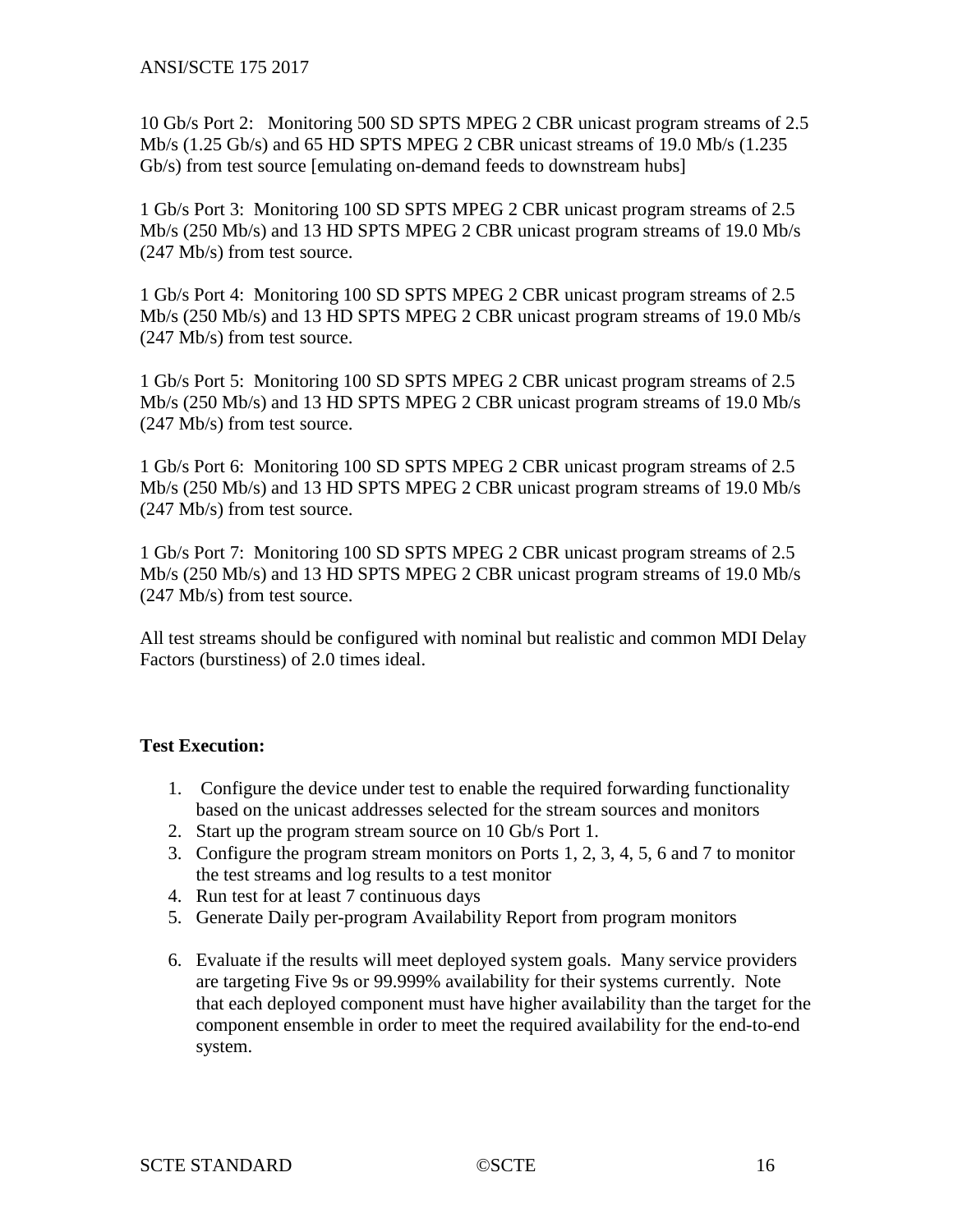- 7. On final day of test, introduce common transient impairments and generate perprogram Availability Report for the day from program monitors. The common transient impairments should include:
	- a. A Link Flap on a port connected to test stream sources.
	- b. A Link Flap on a port connected to a test stream monitor.
	- c. Switch/Router power-on (cold start) Reset
	- d. Add one new forwarding link (port 8) and stream monitor that receives the same program lineup as port 7 emulating a simple system expansion.
	- e. For devices with redundant routing engines, induce a failover event
	- f. Software/firmware update event including any necessary system resets

Comparing the availability performance of competitive devices with various device configurations in the presence of these common impairments can help providers assemble and use components that will optimize the availability of their deployed end-to-end system by minimizing the contribution of individual packet forwarding devices.

### <span id="page-16-0"></span>**6.1.3 Test 3: Edge/Hub Network Switch/Router Baseline Operation**



**Hub Site Baseline test with 10 Gb/s Bidirectional Broadcast Traffic**

**Test 3: Hub Site Baseline Test Configuration with 10 Gb/s Bidirectional Broadcast Traffic**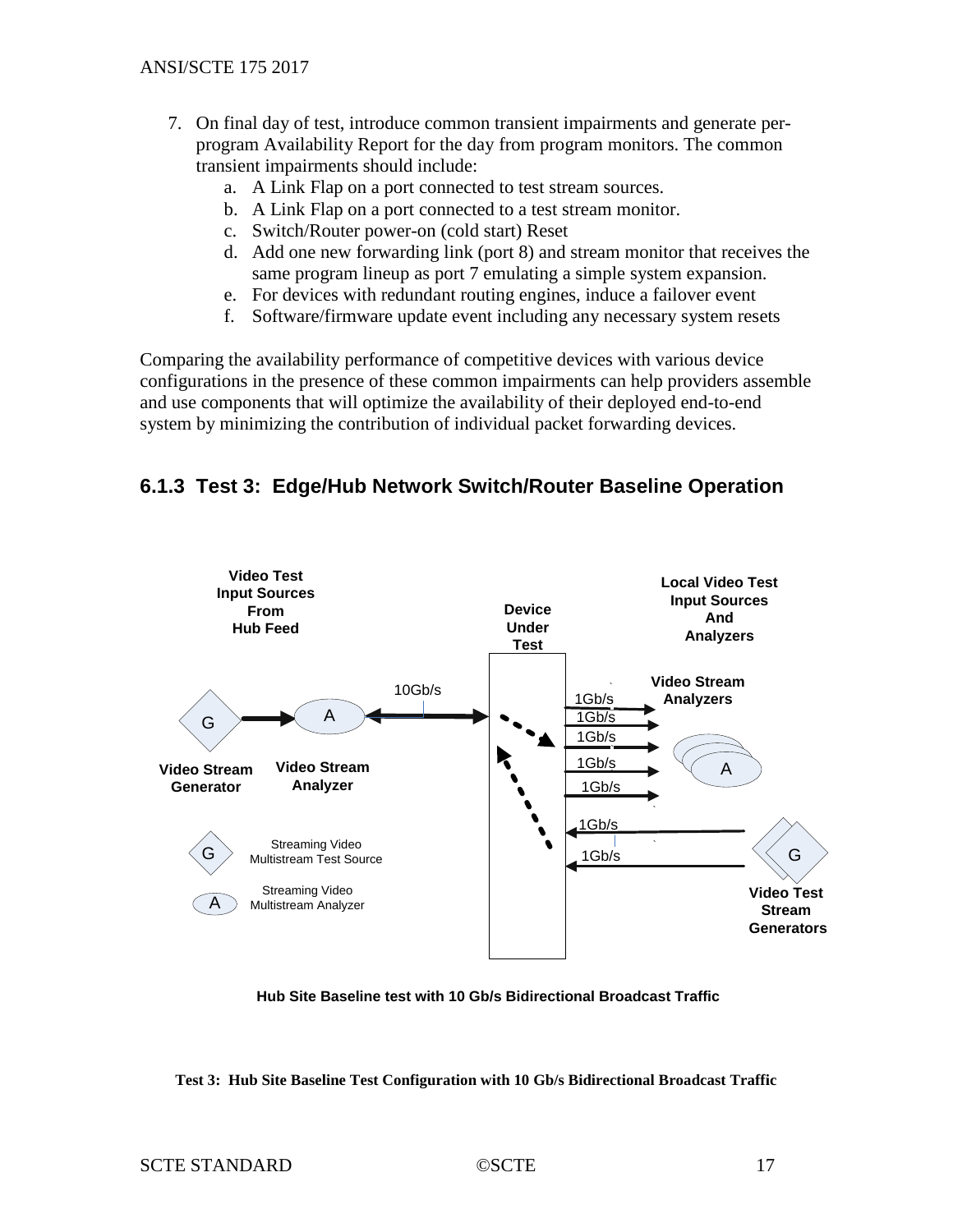#### **Test Description:**

The Hub Site network baseline performance test uses 8 ports as shown in the figure above. The specific ports used on the device under test are not specified though it is preferable to use an expected operational port configuration subset. These tests assume that one port operates at 10 Gb/s and represent a metro, regional, or national interconnect. Five additional 1 Gb/s ports represent interconnects to local hub devices. This test uses unidirectional traffic fed from the upstream interconnect via the 10 Gb/s port representing the traffic that is intended to be delivered to Hub devices as well as unidirectional traffic originating from the Hub site bound for the upstream interconnect.

10 Gb/s port 1: Sourcing 1000 SD SPTS MPEG 2 CBR unicast program streams of 2.5 Mb/s (2.5 Gb/s) and 130 HD SPTS MPEG 2 CBR unicast program streams of 19.0 Mb/s (2.5 Gb/s) from test source for 5 Gb/s total aggregate traffic ingest [emulating on-demand feeds from upstream server farm]

1 Gb/s Port 2: Monitoring 200 SD SPTS MPEG 2 CBR unicast program streams of 2.5 Mb/s (500 Mb/s) and 26 HD SPTS MPEG 2 CBR unicast program streams of 19.0 Mb/s (494 Mb/s) from test source.

1 Gb/s Port 3: Monitoring 200 SD SPTS MPEG 2 CBR unicast program streams of 2.5 Mb/s (500 Mb/s) and 26 HD SPTS MPEG 2 CBR unicast program streams of 19.0 Mb/s (494 Mb/s) from test source.

1 Gb/s Port 4: Monitoring 200 SD SPTS MPEG 2 CBR unicast program streams of 2.5 Mb/s (500 Mb/s) and 26 HD SPTS MPEG 2 CBR unicast program streams of 19.0 Mb/s (494 Mb/s) from test source.

1 Gb/s Port 5: Monitoring 200 SD SPTS MPEG 2 CBR unicast program streams of 2.5 Mb/s (500 Mb/s) and 26 HD SPTS MPEG 2 CBR unicast program streams of 19.0 Mb/s (494 Mb/s) from test source.

1 Gb/s Port 6: Monitoring 200 SD SPTS MPEG 2 CBR unicast program streams of 2.5 Mb/s (500 Mb/s) and 26 HD SPTS MPEG 2 CBR unicast program streams of 19.0 Mb/s (494 Mb/s) from test source.

1 Gb/s Port 7: Sourcing 200 SD SPTS MPEG 2 CBR unicast program streams of 2.5 Mb/s (500 Mb/s) and 26 HD SPTS MPEG 2 CBR unicast program streams of 19.0 Mb/s (494 Mb/s) from test source.

1 Gb/s Port 8: Sourcing 200 SD SPTS MPEG 2 CBR unicast program streams of 2.5 Mb/s (500 Mb/s) and 26 HD SPTS MPEG 2 CBR unicast program streams of 19.0 Mb/s (494 Mb/s) from test source.

All test streams should be configured with nominal but realistic and common MDI Delay Factors (burstiness) of 2.0 times ideal.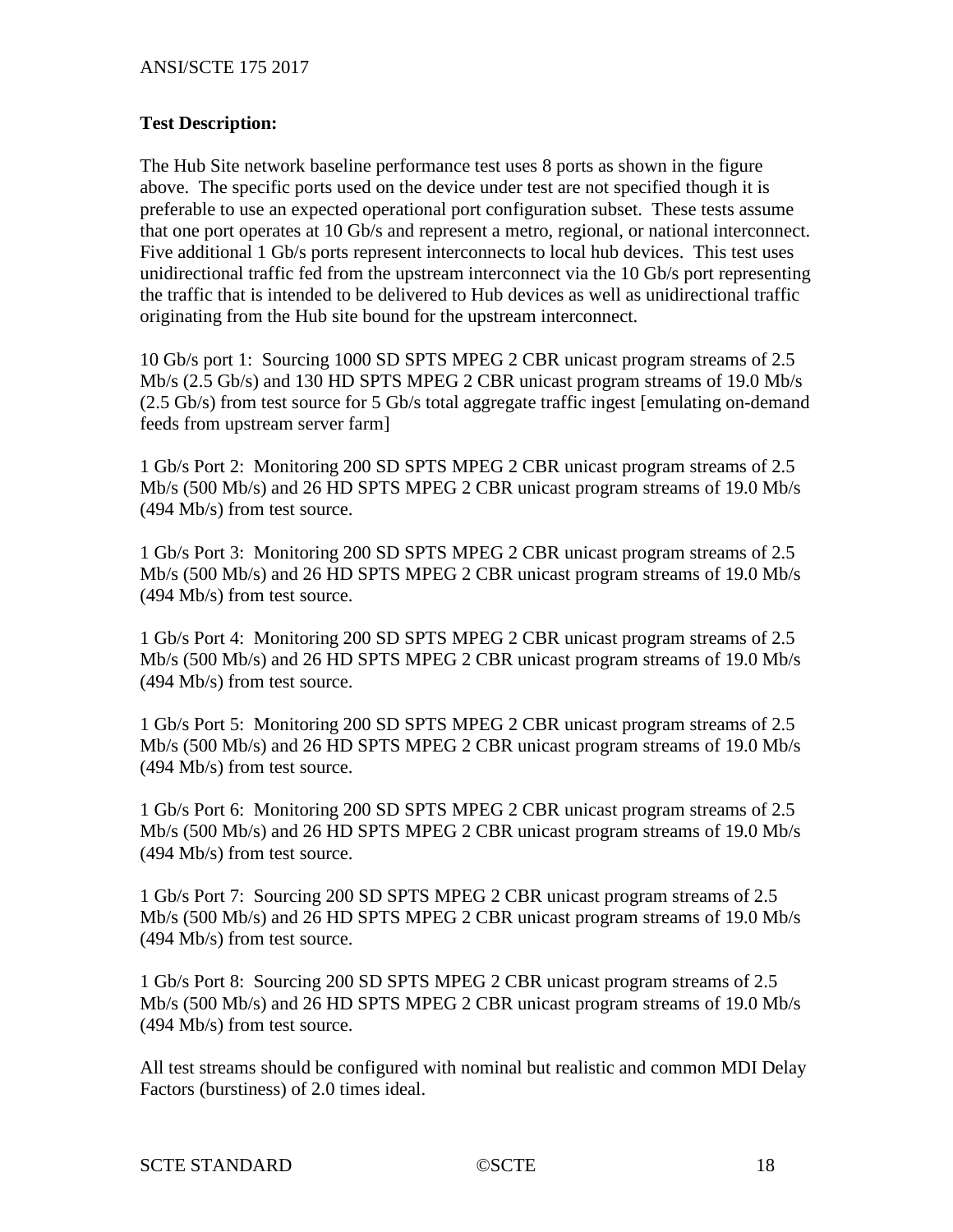#### **Test Execution:**

- 1. Configure the device under test to enable the required forwarding functionality based on the unicast addresses selected for the stream sources and monitors. Static routes may be used to facilitate configuration.
- 2. Start up the program stream source on Ports 1, 7, and 8.
- 3. Configure the program stream monitors on Ports 1, 2, 3, 4, 5, and 6 to monitor the test streams and log results to a test monitor
- 4. Run test for at least 7 continuous days
- 5. Generate Daily per-program Availability Report from program monitors
- 6. Evaluate if the results will meet deployed system goals. Many service providers are targeting Five 9s or 99.999% availability for their systems currently. Note that each deployed component must have higher availability than the target for the component ensemble in order to meet the required availability for the end-to-end system.
- 7. On final day of test, introduce common transient impairments and generate perprogram Availability Report for the day from program monitors. The common transient impairments should include:
	- a. A Link Flap on a port connected to test stream sources.
	- b. A Link Flap on a port connected to a test stream monitor.
	- c. Switch/Router power-on (cold start) Reset
	- d. Add one new forwarding link (port 9) and stream monitor that receives the same program lineup as port 8 emulating a simple system expansion.
	- e. For devices with redundant routing engines, induce a failover event
	- f. Software/firmware update event including any necessary system resets

Comparing the availability performance of competitive devices with various device configurations in the presence of these common impairments can help providers assemble and use components that will optimize the availability of their deployed end-to-end system by minimizing the contribution of individual packet forwarding devices.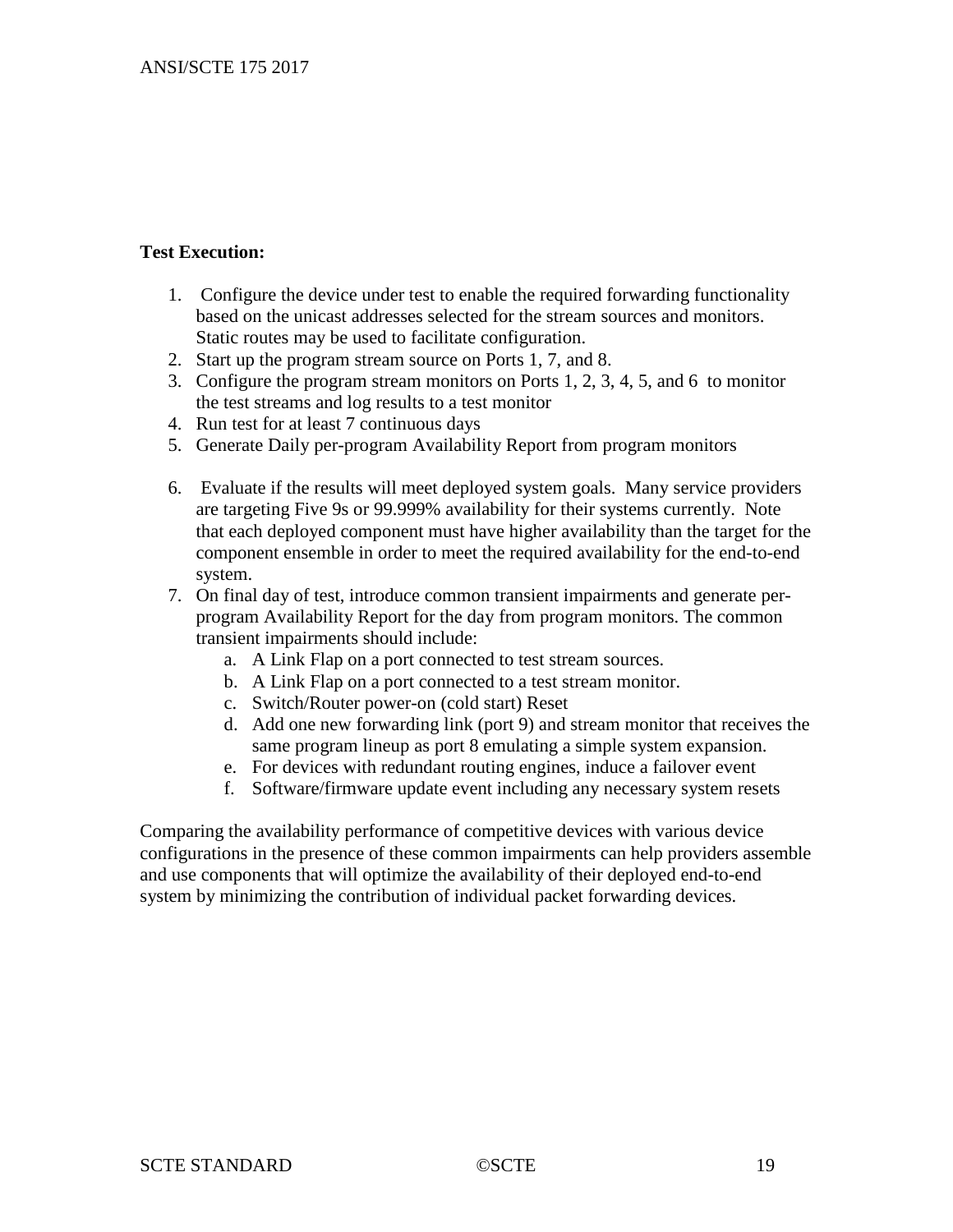### <span id="page-19-0"></span>**6.1.4 Test 4: Edge/Hub Network Switch/Router Baseline Multicast Operation**



**Hub Site Baseline test with 10 Gb/s to 1 Gb/s Multicast Traffic**

#### **Test 4: Hub Site Baseline Multicast Test Configuration with 10 Gb/s Bidirectional Broadcast Traffic**

#### **Test Description:**

The hub network baseline multicast performance test uses 11 ports as shown in the figure above. The specific ports used on the device under test are not specified though it is preferable to use an expected operational port configuration subset. These tests assume that one port operates at 10 Gb/s and represent a metro, regional, or national interconnect. Ten additional 1 Gb/s ports represent interconnects to local hub devices or end users. This test uses unidirectional traffic fed from the upstream interconnect via the 10 Gb/s port representing the traffic that is intended to be delivered to local Hub devices. As the purpose of this test is to provide baseline tests of multicast performance, the test should be executed using the expected IGMP version that is planned for deployment. If the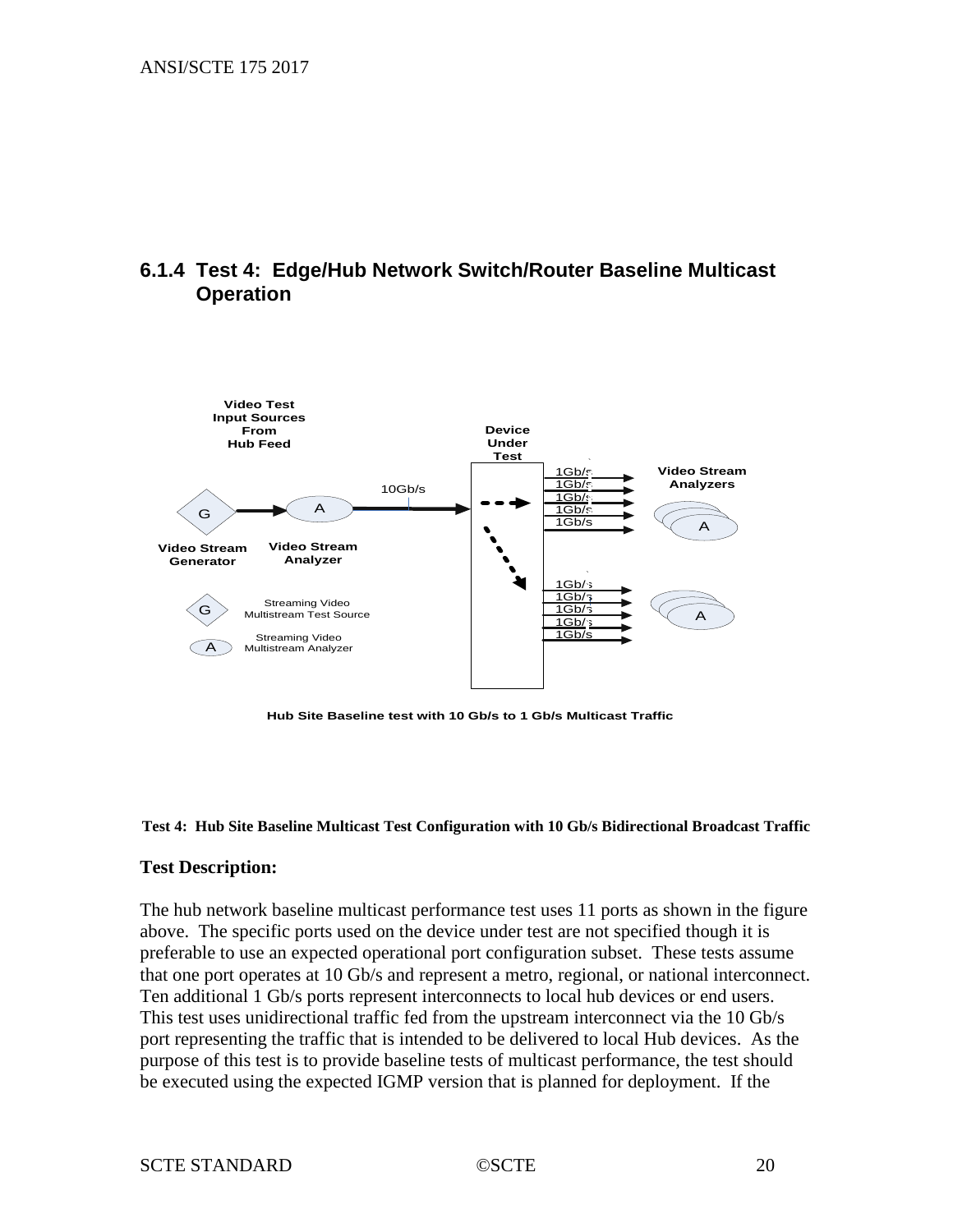ANSI/SCTE 175 2017

version is not yet determined, the DUT should be tested separately for both IGMP v2 and IGMP v3.

10 Gb/s port 1: Sourcing 2000 SD SPTS MPEG 2 CBR multicast program streams of 2.5 Mb/s (2.5 Gb/s) aggregate traffic ingest [emulating feeds from upstream headends]

1 Gb/s Port 2: Monitoring 200 SD SPTS MPEG 2 CBR multicast program streams of 2.5 Mb/s (500 Mb/s) from test source.

1 Gb/s Port 3: Monitoring 200 SD SPTS MPEG 2 CBR multicast program streams of 2.5 Mb/s (500 Mb/s from test source.

1 Gb/s Port 4: Monitoring 200 SD SPTS MPEG 2 CBR multicast program streams of 2.5 Mb/s (500 Mb/s) from test source.

1 Gb/s Port 5: Monitoring 200 SD SPTS MPEG 2 CBR multicast program streams of 2.5 Mb/s (500 Mb/s) from test source.

1 Gb/s Port 6: Monitoring 200 SD SPTS MPEG 2 CBR multicast program streams of 2.5 Mb/s (500 Mb/s) from test source.

1 Gb/s Port 7: Monitoring 200 SD SPTS MPEG 2 CBR multicast program streams of 2.5 Mb/s (500 Mb/s) from test source.

1 Gb/s Port 8: Monitoring 200 SD SPTS MPEG 2 CBR multicast program streams of 2.5 Mb/s (500 Mb/s) from test source.

1 Gb/s Port 9: Monitoring 200 SD SPTS MPEG 2 CBR multicast program streams of 2.5 Mb/s (500 Mb/s) from test source.

1 Gb/s Port 10: Monitoring 200 SD SPTS MPEG 2 CBR multicast program streams of 2.5 Mb/s (500 Mb/s) from test source.

1 Gb/s Port 11: Monitoring 200 SD SPTS MPEG 2 CBR multicast program streams of 2.5 Mb/s (500 Mb/s) from test source.

All test streams should be configured with nominal but realistic and common MDI Delay Factors (burstiness) of 2.0 times ideal.

#### **Test Execution:**

- 1. Configure the device under test to enable the required forwarding functionality based on the multicast addresses selected for the stream sources and monitors.
- 2. Start the program stream source on Port 1.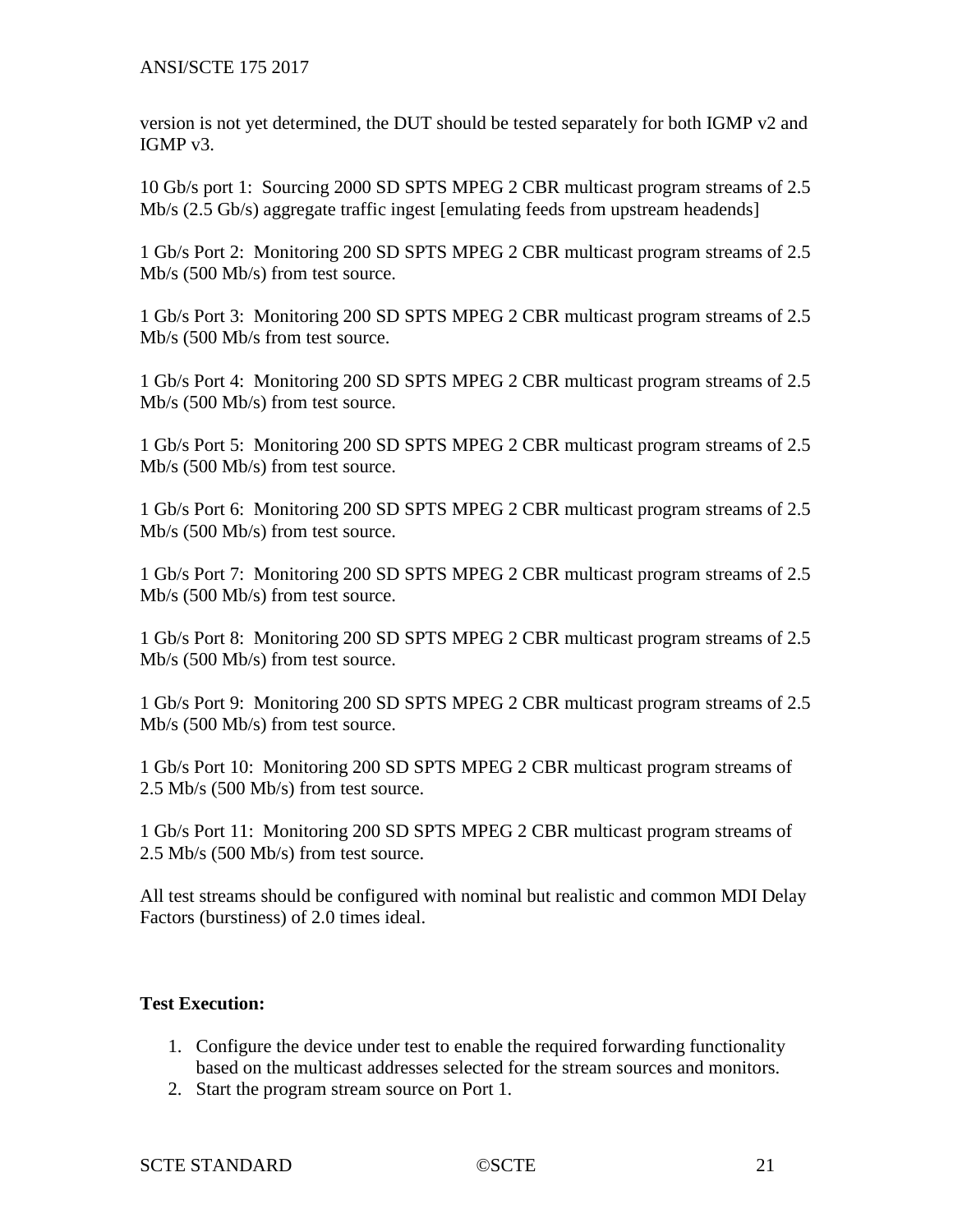- 3. Configure the program stream monitors on Ports 2 through 11 to join and monitor the test streams and log results to a test monitor.
- 4. Run test for at least 1 day.
- 5. Configure the program stream monitors on Ports 2 through 11 to periodically join and leave the test streams and log results to a test monitor. First, configure Port 2 to join/leave its streams every 20 minutes while ports 3 through 11 remain joined to their streams. After 60 minutes of operation, configure Port 2 to join/leave its streams every 20 minutes while ports 3 through 11 remain joined to their streams. Continue incrementally adding dynamic join/leave stream monitors until all monitors are joining/leaving their streams every 20 minutes.
- 6. Generate Daily per-program Availability Report from program monitors.
- 7. Generate a report of per-group maximum join/leave times for each incremental test in step 5. Include the number of failures to join or leave for each incremental test.
- 8. Evaluate if the results will meet deployed system goals. Many service providers are targeting Five 9s or 99.999% availability for their systems currently. Note that each deployed component must have higher availability than the target for the component ensemble in order to meet the required availability for the end-to-end system.
- 9. Introduce common DUT transient impairments while performing step 12 and generate per-program Availability Report for the day from program monitors. The common transient impairments should include:
	- a. A Link Flap on a port connected to test stream sources.
	- b. A Link Flap on a port connected to a test stream monitor.
	- c. Switch/Router power-on (cold start) Reset
	- d. Add one new forwarding link (port 9) and stream monitor that receives the same program lineup as port 8 emulating a simple system expansion.
	- e. For devices with redundant routing engines, induce a failover event
	- f. Software/firmware update event including any necessary system resets

Comparing the availability performance of competitive devices with various device configurations in the presence of these common impairments can help providers assemble and use components that will optimize the availability of their deployed end-to-end system by minimizing the contribution of individual packet forwarding devices.

#### **Test Discussion:**

With the 2000 source streams configured as 2000 unique multicast groups, the analyzers in step 3 above should be configured in at least the following configurations:

• Each analyzer is configured to join/leave different groups such that the port 2 analyzer joins 200 different groups, the port 3 analyzer joins/leaves 200 different groups that are themselves different groups than those joined in the port 2 analyzer, etc. This configuration using analyzers with non-overlapping groups results in the maximum number of different streams being forwarded.